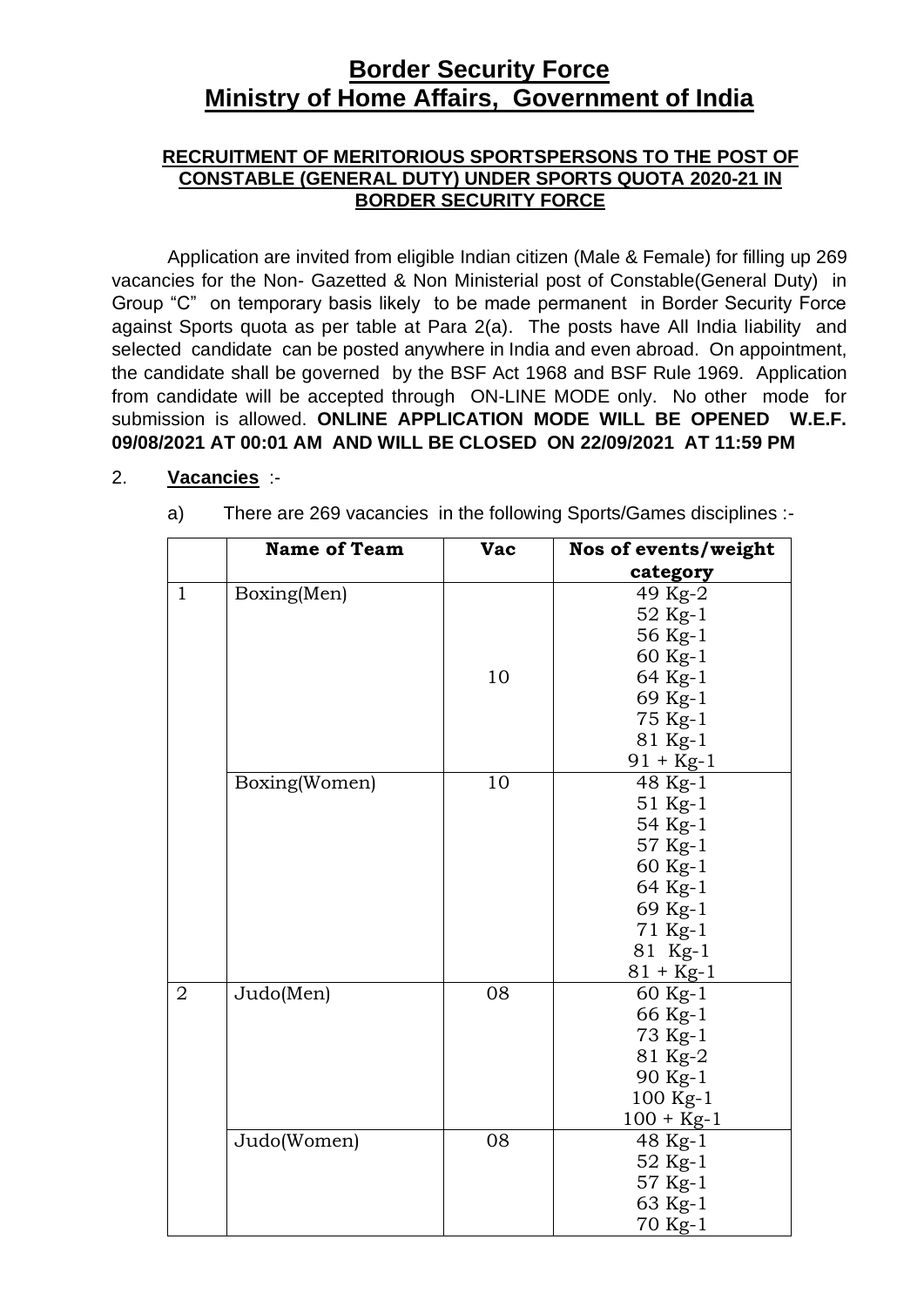|                |                      |    | 78 Kg-1                    |
|----------------|----------------------|----|----------------------------|
|                |                      |    | $78 + Kg-2$                |
|                |                      |    |                            |
| 3              | Swimming(Men)        | 12 | Swimming                   |
|                |                      |    | Indyl Medley -1            |
|                |                      |    | Back stroke -1             |
|                |                      |    | Breast stroke -1           |
|                |                      |    | <b>Butterfly Stroke -1</b> |
|                |                      |    | Free Style -1              |
|                |                      |    | Water polo Player-3        |
|                |                      |    | Golkeeper-1                |
|                |                      |    | Diving                     |
|                |                      |    | Spring/High board-3        |
|                | Swimming(Women)      | 04 | Water polo                 |
|                |                      |    | Player-3                   |
|                |                      |    |                            |
|                |                      |    | Diving                     |
|                |                      |    | Spring/High board-1        |
| $\overline{4}$ | Cross Country (Men)  | 02 | 10 KM-2                    |
|                | Cross Country(Women) | 02 | 10 KM -2                   |
| 5              | Kabaddi (Men)        | 10 | Raider-3                   |
|                |                      |    | All-rounder-3              |
|                |                      |    | Left Corner-1              |
|                |                      |    | Right Corner1              |
|                |                      |    | Left Cover -1              |
|                |                      |    | Right Cover-1              |
| 6              | Water Sports(Men)    | 10 | Left-hand Canoeing-4       |
|                |                      |    | Right-hand Canoeing -2     |
|                |                      |    | Rowing -1                  |
|                |                      |    | Kayaking -3                |
|                | Water Sports (Women) | 06 | Canoeing -3                |
|                |                      |    | Kayaking -3                |
| 7              | Wushu(Men)           | 11 | 48 Kg-1                    |
|                |                      |    | 52 Kg-1                    |
|                |                      |    | 56 Kg-1                    |
|                |                      |    | 60 Kg-1                    |
|                |                      |    | 65 Kg-1                    |
|                |                      |    | 70 Kg-1                    |
|                |                      |    | 75 Kg-1                    |
|                |                      |    | 80 Kg-1                    |
|                |                      |    | 85 Kg-1                    |
|                |                      |    | 90 Kg-1                    |
|                |                      |    | $90 + Kg-1$                |
| 8              | Gymnastics (Men)     | 08 | All-rounder -2             |
|                |                      |    | Horizontal bar-2           |
|                |                      |    | Pommel-2                   |
|                |                      |    | Rings-2                    |
| 9              | Hockey(Men)          | 08 | Golkeeper1                 |
|                |                      |    | Forward Attacker-2         |
|                |                      |    | Midfielder-3               |
|                |                      |    | Central Full Back-2        |
| 10             | Weight Lifting(Men)  | 08 | 55 Kg-1                    |
|                |                      |    | 61 Kg-1                    |
|                |                      |    | 67 Kg-1                    |
|                |                      |    | 73 Kg-1                    |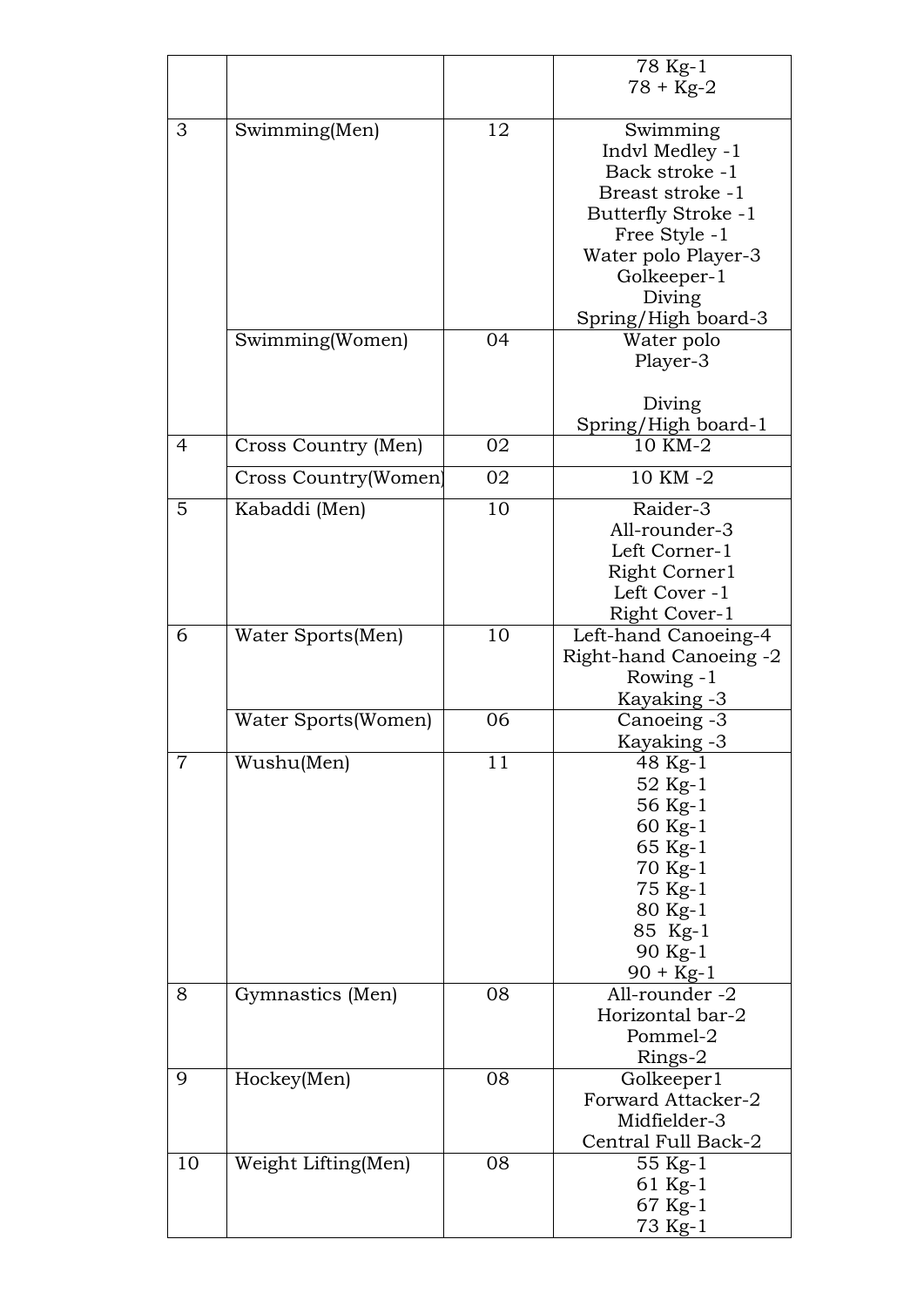|    |                     |    | 81 Kg-1             |
|----|---------------------|----|---------------------|
|    |                     |    | 89 Kg-1             |
|    |                     |    | 96 Kg-1             |
|    |                     |    | $109 + Kg-1$        |
|    | Wt Lifting(Women)   | 09 | $45$ Kg-1           |
|    |                     |    | 49 Kg-1             |
|    |                     |    | 55 Kg-1             |
|    |                     |    | 59 Kg-1             |
|    |                     |    | 64 Kg-1             |
|    |                     |    | 71 Kg-1             |
|    |                     |    | 76 Kg-1             |
|    |                     |    | 81 Kg-1             |
|    |                     |    | 87 kg-1             |
| 11 | Volleyball (Men)    | 10 | Counter Attacker -2 |
|    |                     |    | Catcher-2           |
|    |                     |    | Blocker-3           |
|    |                     |    | Libro-1             |
|    |                     |    | Universal Attack-2  |
| 12 | Wrestling(Men)      | 12 | <b>Free Style</b>   |
|    |                     |    | 57 Kg-1             |
|    |                     |    | 74 Kg-1             |
|    |                     |    | 79 Kg-1             |
|    |                     |    | 92 Kg-1             |
|    |                     |    | 97 Kg-1             |
|    |                     |    | $125$ Kg-1          |
|    |                     |    | <b>Greco Roman</b>  |
|    |                     |    | 55 Kg-1             |
|    |                     |    | 60 Kg-1             |
|    |                     |    | 63 Kg-1             |
|    |                     |    | 67 Kg-1             |
|    |                     |    | 86 Kg-1             |
|    |                     |    | 77 Kg-1             |
|    | Wrestling (Women)   | 10 | Free Style          |
|    |                     |    | 50 Kg-1             |
|    |                     |    | 53 Kg-1             |
|    |                     |    | 57 Kg-1             |
|    |                     |    | 59 Kg-1             |
|    |                     |    | 62 Kg-1             |
|    |                     |    | 65 Kg-1             |
|    |                     |    | 68 Kg-2             |
|    |                     |    | 72 Kg-1             |
|    |                     |    | 76 Kg-1             |
| 13 | Handball (Men)      | 08 | Right back-4        |
|    |                     |    | Left back-4         |
| 14 | Body Building (Men) | 06 | 55 Kg-1             |
|    |                     |    | 65 Kg-1             |
|    |                     |    | 75 Kg-1             |
|    |                     |    | 80 Kg-1             |
|    |                     |    | 90 Kg-1             |
|    |                     |    | 100 Kg-1            |
| 15 | Archery(Men)        | 08 | Recurve-2           |
|    |                     |    | Compound-3          |
|    |                     |    | Indian round-3      |
|    | Archery(Women)      | 12 | Recurve-4           |
|    |                     |    | Compound-4          |
|    |                     |    | Indian round-4      |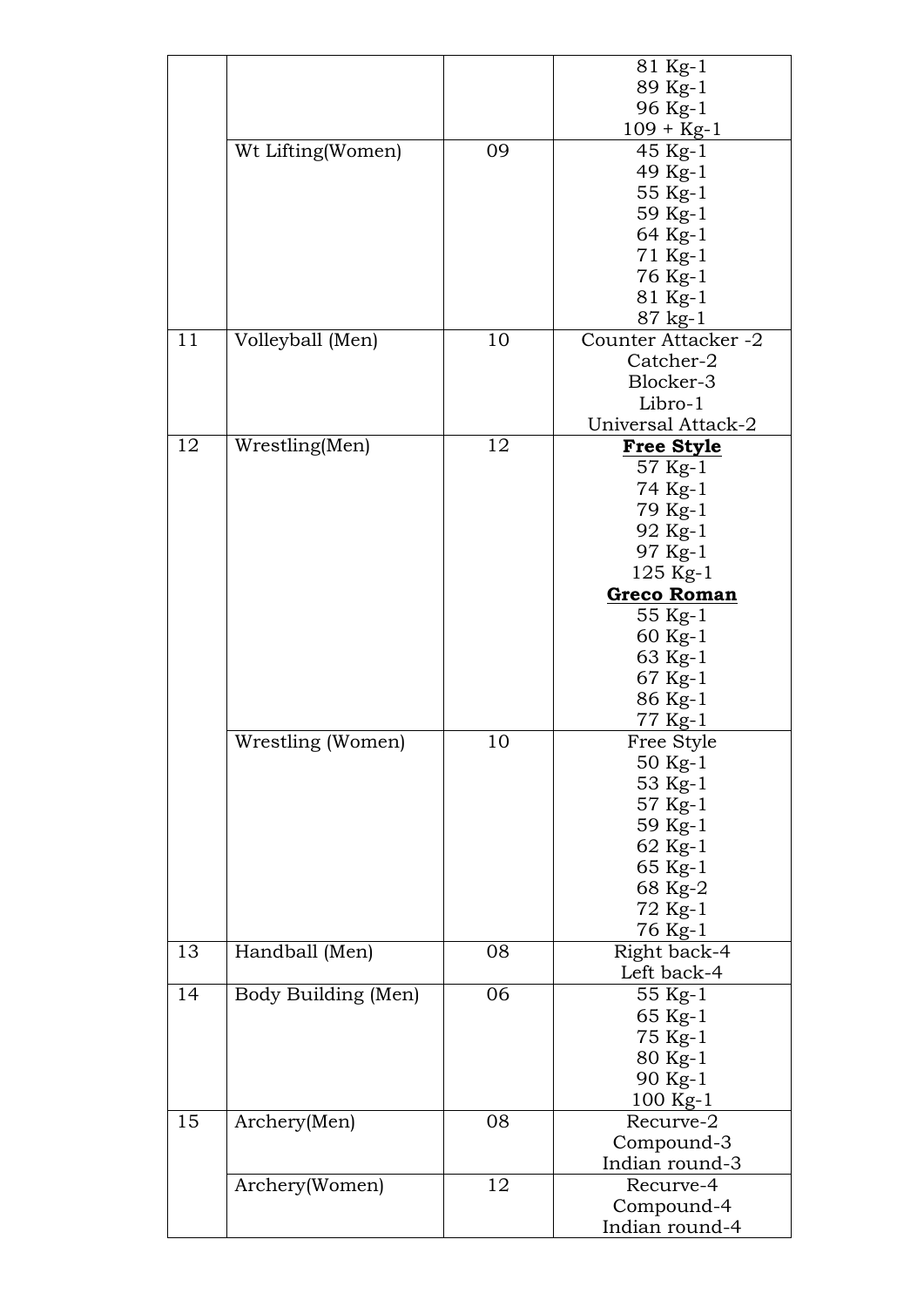| 16           | Tae-Kwondo(Men)   | 10  | 54 Kg-2<br>58 Kg-2<br>63 Kg-2<br>74 Kg-1<br>80 Kg-1<br>87 Kg-1<br>$87 + kg - 1$                                                                                                                                             |
|--------------|-------------------|-----|-----------------------------------------------------------------------------------------------------------------------------------------------------------------------------------------------------------------------------|
| 17           | Athletics(Men)    | 20  | 100 Mtr run-2<br>400 Mtr run-2<br>110/100 Mtr Hdl-2<br>400 Mtr Hdl-2<br>800 Mtr run-2<br>1500 Mtr run-2<br>Long jump-1<br>Triple Jump-2<br>Pole Vault-1<br>Short put-1<br>Discus Throw-2<br>Decathlon-1                     |
|              | Athletics (Women) | 25  | 100 Mtr run-3<br>400 Mtr run-3<br>110/100 Mtr Hdl-1<br>400 Mtr Hdl-2<br>800 Mtr run-2<br>1500 Mtr run-2<br>Long jump-1<br>High Jump-1<br>Pole Vault-2<br>Short put-2<br>Discus Throw-2<br>Hammer throw-2<br>Javelin throw-2 |
| 18           | Equestrian(Men)   | 02  | Horse Rider-2                                                                                                                                                                                                               |
| 29           | Shooting(Men)     | 03  | Sports Shooter-3                                                                                                                                                                                                            |
|              | Shooting(Women)   | 03  | Sports Shooter-3                                                                                                                                                                                                            |
| 20           | Basketball(Men)   | 06  | Feeder-2<br>Shooter-2<br>All Rounder-2                                                                                                                                                                                      |
| 21           | Football(Men)     | 08  | Goalkeeper-2<br>Defence-2<br>Striker-2<br>Midfielder-2                                                                                                                                                                      |
| <b>Total</b> |                   | 269 |                                                                                                                                                                                                                             |

- c) The recruitment is only for meritorious sportspersons who are either medal winner/position holder and /or participants as per Para 4(b).
- d) BSF reserves the right to cancel or postpone the recruitment at any stage without assigning any reason.
- e) Vacancies may vary due to administrative reasons. BSF reserves the right to make changes in sequence of the recruitment process after publication of this advertisement.

# 3. **PAY SCALE AND OTHER ALLOWANCES** :-

a) Revised pay scale as per  $7<sup>th</sup>$  CPC pay matrix :-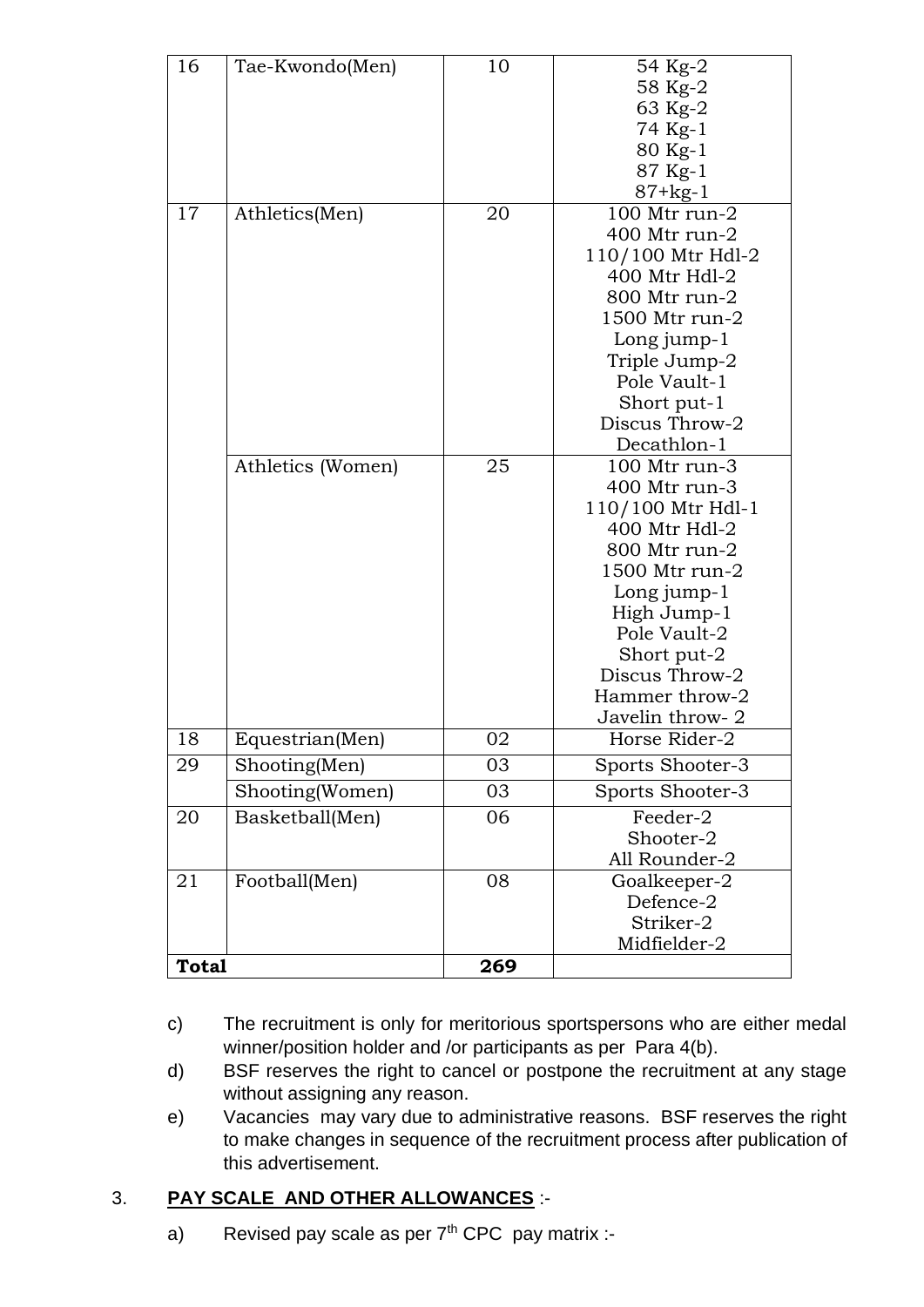| <b>POSTS</b>                                                                               | <b>BASIC PAY IN REVISED PAY MATRIX</b><br>$\frac{1}{2}$ (As per $7^{TH}$ CPC) |
|--------------------------------------------------------------------------------------------|-------------------------------------------------------------------------------|
| $ $ CONSTABLE(GENERAL DUTY) $ $ Level – 3. Rs.21,700-69,100/-<br><b>UNDER SPORTS QUOTA</b> |                                                                               |

b) **Other allowances** – The post will carry Dearness Allowances, Ration Money, Washing Allowances, Special Compensatory Allowance while posted in specified border areas, free uniform, free accommodation or HRA, Transport Allowance, Free Leave Pass, Free medical facilities and any other allowances as admissible in the Force from time to time under the rules/instructions. **These posts will be covered under Restructured Defined Contribution Pension Scheme**.

## 4. **ELIGIBILITY CONDITION FOR THE POST AS UNDER** :-

| <b>Name</b><br>of I<br><b>Post</b> | Age                                                                               | <b>Essential</b><br>educational<br>qualification                                     | <b>Sports Qualification</b>                                                                                                                                                                                                                                                                                                                                                                                                                                                                                                                                  |
|------------------------------------|-----------------------------------------------------------------------------------|--------------------------------------------------------------------------------------|--------------------------------------------------------------------------------------------------------------------------------------------------------------------------------------------------------------------------------------------------------------------------------------------------------------------------------------------------------------------------------------------------------------------------------------------------------------------------------------------------------------------------------------------------------------|
| CT(GD)<br>Sportsman                | 23<br>18<br>to<br>years`<br>Relaxation<br>in age<br>as<br>the<br>per<br>prevalent | <b>Matriculation</b><br>its<br>or<br>equivalent<br>from<br>a<br>recognized<br>board. | Player who have participated or won<br>medal(s) in the level of competition given<br>at Para 4(b) of this advertisement from<br>01/09/2019 till 22/09/2021 will only be<br>considered.                                                                                                                                                                                                                                                                                                                                                                       |
|                                    | Recruitment<br>Rules)                                                             |                                                                                      | Individual event (International/National                                                                                                                                                                                                                                                                                                                                                                                                                                                                                                                     |
|                                    |                                                                                   |                                                                                      | The sportspersons who have participated<br>or won medal(s) in any International<br>Sports events recognised by International<br>Olympic Association as a member of the<br>Indian team for last 02 years, or<br>players who have won medal (s) in any<br>National<br>Games<br>Championship<br>or<br>recognised by Indian Olympic Association<br>Sports Federation of (concerned sports)/<br>Junior National level Championship/<br>National School Games/ All India Inter<br>University Tournaments/ Championship<br>held between 01/09/2019 till 22/09/2021. |
|                                    |                                                                                   |                                                                                      | <b>Team Event(International/ National)</b>                                                                                                                                                                                                                                                                                                                                                                                                                                                                                                                   |
|                                    |                                                                                   |                                                                                      | In the team event, sportspersons who<br>medals in National<br>have<br>any<br>won<br>Games/National<br>Championship<br>Both(Junior & Senior), All India Inter<br>University or any recognised sports meet<br>federation/Association<br>respective<br>0f<br>recognised by the Ministry of Youth Affairs<br>& Sports or conducted by the India                                                                                                                                                                                                                  |
|                                    |                                                                                   |                                                                                      | Olympic Association during the period of                                                                                                                                                                                                                                                                                                                                                                                                                                                                                                                     |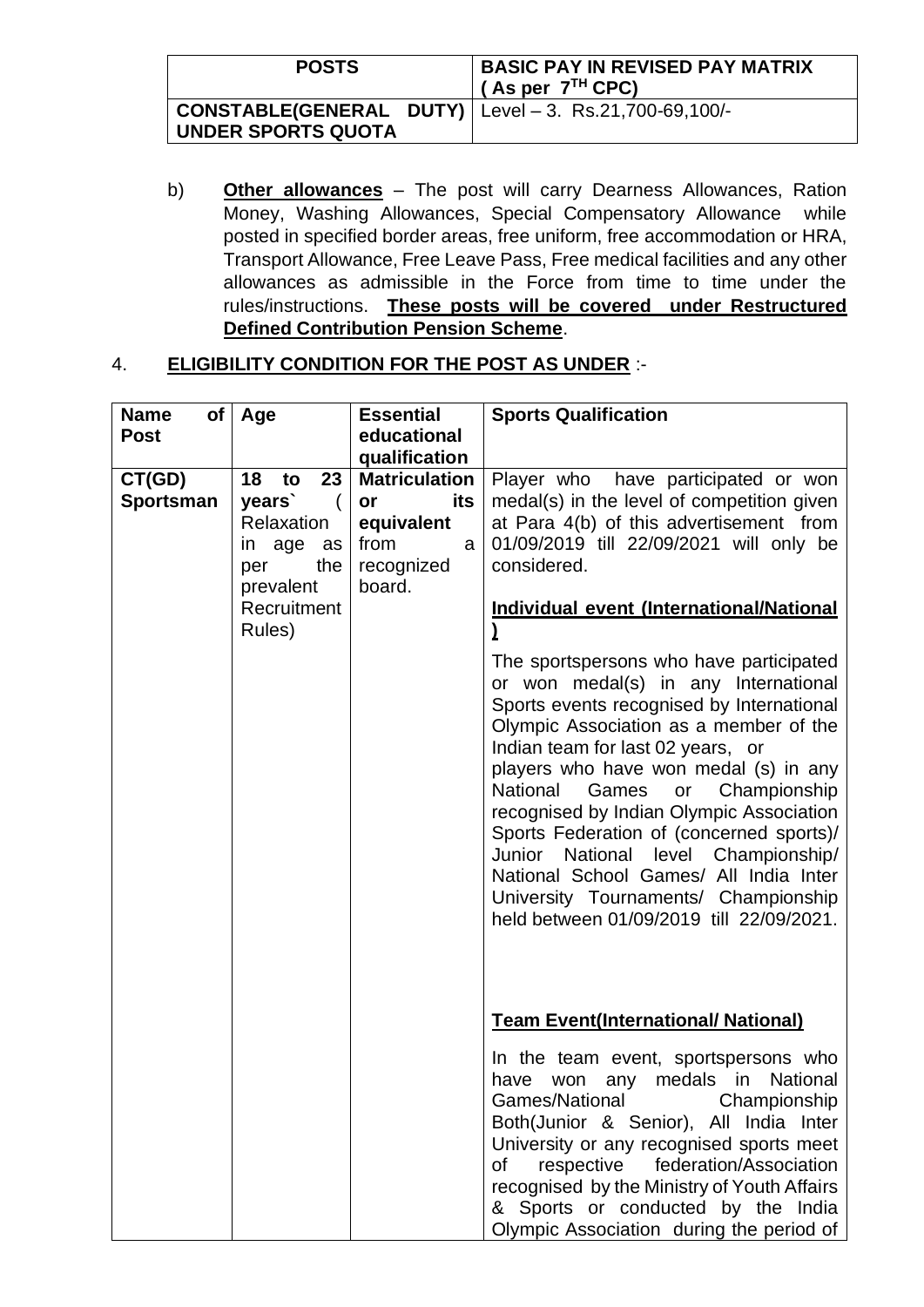|  | 01/09/2019 till 22/09/2021              |  | while |
|--|-----------------------------------------|--|-------|
|  | representing State/UT/Sports Control    |  |       |
|  | Board, Sports persons should be playing |  |       |
|  | member of the team. However this        |  |       |
|  | condition does not apply to medal(s) in |  |       |
|  | International tournaments               |  |       |

### **Note** :-

- (i) Only Matriculation certificate shall be accepted as a proof for establishing age of the candidates.
- (ii) The Candidates must fulfil all eligibility conditions and should be in possession of all certificates on the date of Recruitment. Candidates not in possession of education/sports certificates on the date of Recruitment shall not be eligible for recruitment.
- (iii) All educational certificates other than Central Board/State Board shall be accompanied with Government notifications declaring the equivalence of such qualifications for service under Central Government.
	- **(a) Age & relaxations** 18 to 23 years. Cut off date for determining age will be 01st Aug 2021.
		- (i) Upper age limit is relaxable for SC/ST by five (5) years and for OBC, Non Creamy layer(NCL) by three (3) years.
		- (ii) note that only the Date of Birth as recorded in the Matriculation Certificate available on the date of submission of application will be accepted for determining the age and no subsequent request for its change will be considered or granted.
		- (iii) Candidate claiming age relaxation on basis of OBC(NCL) status may note that certificate on non-creamy layers status should have been obtained within three years before the closing date of online application i.e. 22/09/2021
		- (iv) Candidate who wish to seek age relaxation must submit requisite certificate from the competent authority, in the prescribed format when such certificate are sought by the Recruitment Board. Otherwise, their claim for SC/ST/OBC/NCL status will not be entertained and their candidature/application will be considered under General(UR) category.
		- (v) The format of the certificates are annexed as **Annexure-III & Annexure-IV.** Certificate obtained in any other format will not be considered.

## **(b) Sports Qualifications :-**

- **I.** Only those players who have participated or won medal (s) in the levels of competition mentioned in table below during the period from 01/09/2019 till 22/09/2021 are eligible to apply.
- **II.** Candidate will be given marks for any one highest medal secured by him/her during last 02 years. If any candidate has secured more than 01 medal in particular competition, in that case he/she shall be awarded marks for only the highest medal/position secured in the competition and marks given to him/her for separate competitions shall not be included in overall sports achievements.
- **III.** Marking will be done as per table given below :-

| S/No. | <b>∣ Competition</b> | <b>Marks</b><br>for | <b>Marks</b><br>for | <b>Marks</b><br>for | <b>Marks</b><br>for<br><b>Participati</b> |
|-------|----------------------|---------------------|---------------------|---------------------|-------------------------------------------|
|       |                      |                     |                     |                     | on                                        |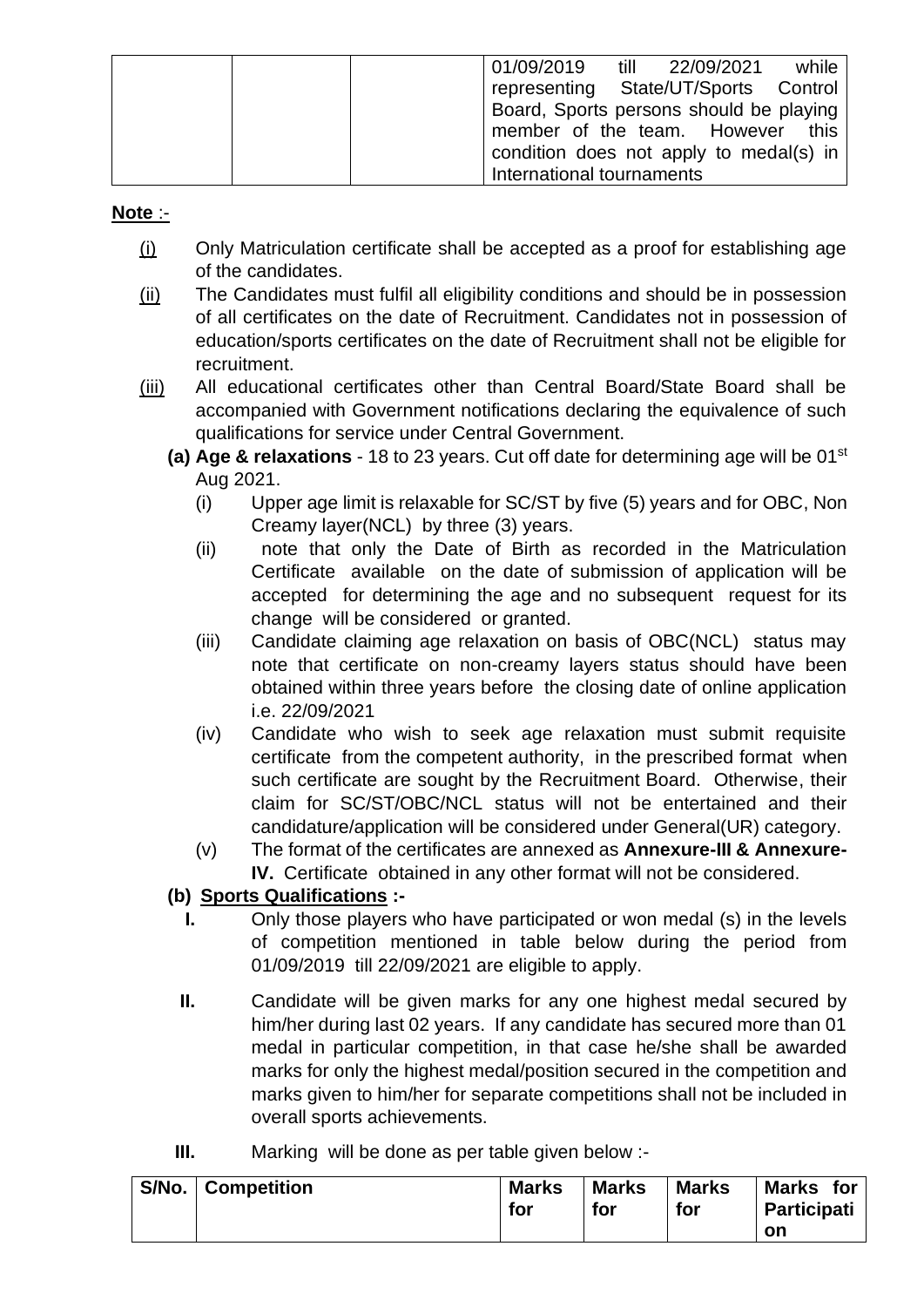|                |                 |                                  | Gold<br><b>Silver</b><br><b>Bronze</b><br><b>Medal</b><br>medal<br><b>Medal</b> |     |    |    |                          |  |
|----------------|-----------------|----------------------------------|---------------------------------------------------------------------------------|-----|----|----|--------------------------|--|
| $\mathbf 1$    |                 |                                  | <b>Olympics Games/ Summer/ Winter</b>                                           | 100 | 96 | 92 | 80                       |  |
| $\overline{2}$ |                 |                                  | World Championship/World Cup                                                    | 90  | 86 | 82 | 70                       |  |
| $\overline{3}$ | Asian           | Games/                           | Commonwealth                                                                    | 80  | 76 | 72 | 60                       |  |
|                |                 | Games(4 Years)                   |                                                                                 |     |    |    |                          |  |
| $\overline{4}$ | Asian           |                                  | Championship/                                                                   | 70  | 66 | 62 | 50                       |  |
|                |                 | Cup/Commonwealth<br>Championship |                                                                                 |     |    |    |                          |  |
| 5              |                 | Youth Olympic Game               |                                                                                 | 60  | 56 | 52 | 40                       |  |
| 6              |                 |                                  | Youth.Junior Asian Championship                                                 | 50  | 46 | 42 |                          |  |
|                |                 |                                  | & Youth/Junior Commonwealth                                                     |     |    |    |                          |  |
|                |                 | Championship                     |                                                                                 |     |    |    |                          |  |
| $\overline{7}$ |                 |                                  | SAF Games & any International                                                   | 40  | 36 | 32 |                          |  |
|                | level           |                                  | recognised by Govt<br>of                                                        |     |    |    |                          |  |
|                |                 | India(MYA&S)                     |                                                                                 |     |    |    |                          |  |
| 8              | <b>National</b> | Game                             | Senior<br>and                                                                   | 30  | 26 | 22 |                          |  |
|                |                 | National Championship            |                                                                                 |     |    |    |                          |  |
| 9              | Junior          |                                  | <b>National</b><br>level                                                        | 20  | 16 | 12 |                          |  |
|                |                 | Championship/ All                | India<br>Inter                                                                  |     |    |    |                          |  |
|                |                 | <b>University</b>                |                                                                                 |     |    |    |                          |  |
|                |                 | <b>India/Youth Games</b>         | Tournaments/Championship/Khelo                                                  |     |    |    |                          |  |
| 10.            |                 | <b>National School Games</b>     |                                                                                 | 18  | 14 | 08 | $\overline{\phantom{0}}$ |  |
|                |                 | <b>ORDER OF PREFERENCE :-</b>    |                                                                                 |     |    |    |                          |  |
|                | (1)             | First                            | Candidate who have represented the country and won                              |     |    |    |                          |  |
|                |                 | Preference                       | medal in order of their priority i.e. Gold/Silver/Bronze in an                  |     |    |    |                          |  |
|                |                 |                                  | International competition in Senior Junior or Youth                             |     |    |    |                          |  |
|                |                 |                                  | categories with the clearance of department of Youth Affairs                    |     |    |    |                          |  |
|                |                 |                                  | and Sports(Govt of India)                                                       |     |    |    |                          |  |
|                | (ii)            | Second                           | Candidate who have represented and won medals(s) or                             |     |    |    |                          |  |
|                |                 | Preference                       | position upto 3 <sup>rd</sup> place in the Senior or Junior National Level      |     |    |    |                          |  |
|                |                 |                                  | Championship/Games organised by the recognised                                  |     |    |    |                          |  |
|                |                 |                                  | National Sports Federations or National Games organised                         |     |    |    |                          |  |
|                |                 |                                  | by Indian Olympic Association.                                                  |     |    |    |                          |  |

# **(c) Physical Standards :-**

| S/No. | <b>Description</b>                          | <b>Height</b> |        | <b>Chest</b><br>for<br>only<br><b>Male</b> |
|-------|---------------------------------------------|---------------|--------|--------------------------------------------|
|       |                                             | For           | For    | (Min. 05 cms                               |
|       |                                             | Male          | Female | expansion is                               |
|       |                                             |               |        | must)                                      |
| (1)   | <b>General Candidate</b>                    | 170           | 157    | 80 cms                                     |
|       |                                             | cms           | cms    |                                            |
| (2)   | hailing<br>Relaxation :- Candidates<br>from | 165           | 155    | 78cms                                      |
|       | Kumaonis, Gorkhas, Dogras,<br>Garhwalis,    | cms           | cms    |                                            |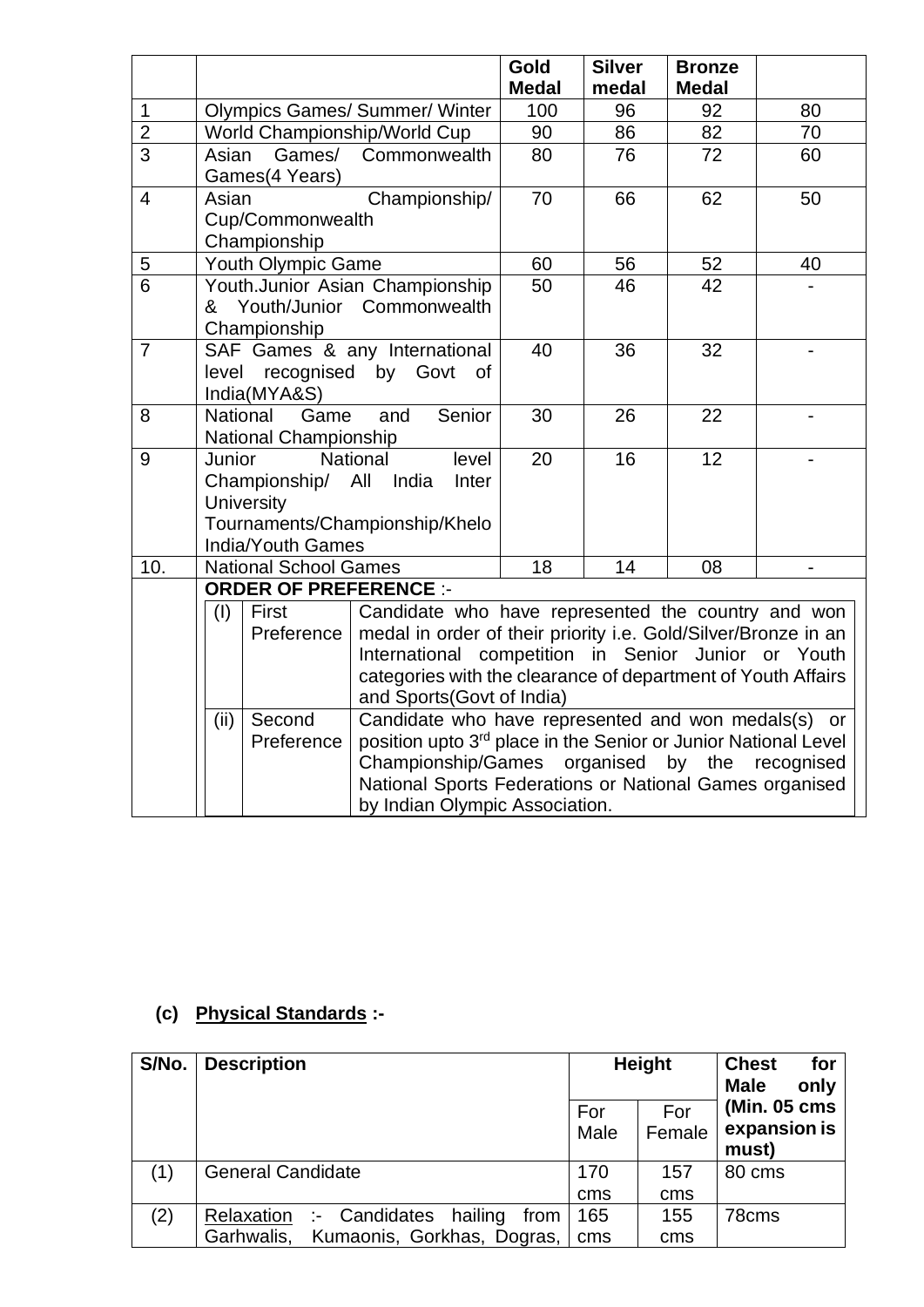|     | Marathas and Candidates belonging to the<br>States of Assam, Himachal Pradesh and<br>UTs of Jammu & Kashmir & Ladakh                                                                                                                                                                                                                                                                                                                                                                                                                                                                                                                                                                          |              |              |           |  |  |  |
|-----|-----------------------------------------------------------------------------------------------------------------------------------------------------------------------------------------------------------------------------------------------------------------------------------------------------------------------------------------------------------------------------------------------------------------------------------------------------------------------------------------------------------------------------------------------------------------------------------------------------------------------------------------------------------------------------------------------|--------------|--------------|-----------|--|--|--|
| (3) | Candidates hailing from North Eastern<br>States of Arunachal Pradesh, Manipur,<br>Meghalaya, Mizoram, Nagaland. Sikkim &<br>Tripura                                                                                                                                                                                                                                                                                                                                                                                                                                                                                                                                                           | 162.5<br>cms | 152.5<br>cms | 77cms     |  |  |  |
| (4) | Candidates hailing from Gorkha Territorial<br>Administration (GTA) comprising of the<br>three Sub- Divisions of Darjeeling District<br>namely<br>Darjeeling,<br>Kalimpong<br>and<br>Kurseong and includes the following<br>"Mouzas" Sub - Division of these districts<br>: (1) Lohagarh Tea Garden (2) Lohagarh<br>Forest (3) Rangmohan (4) Barachenga (5)<br>Panighata (6) Chota Adalpur (7) Paharu (8)<br>Sukna Forest (9) Sukna part - (10)<br>Pantapati Forest - (11) Mahanadi Forest<br>(12) Champasari Forest (13) Salbari Chhat<br>Part -II (14) Sitong Forest (15) Sivok Hill<br>Forest (16) Sivok Forest (17) Chhota<br>Chenga (18) Nipania and ST Candidates of<br><b>NE</b> states | 157<br>Cms   | 152.5<br>Cms | 77<br>Cms |  |  |  |
| (5) | All candidates belonging to Scheduled<br>Tribes categories                                                                                                                                                                                                                                                                                                                                                                                                                                                                                                                                                                                                                                    | 162.5<br>cms | 150<br>cms   | 76<br>cms |  |  |  |
| (6) | candidates belonging to Scheduled<br>All<br>Tribes hailing from the North Eastern States<br><b>of</b><br>Arunachal<br>Pradesh,<br>Manipur,<br>Meghalaya, Mizoram, Nagaland, Sikkim &<br>Tripura and Left Wing Extremism affected<br>districts                                                                                                                                                                                                                                                                                                                                                                                                                                                 | 160<br>cms   | 147.5<br>cms | 76<br>cms |  |  |  |
|     | Weight - Proportionate to height and age as per medical standards for male and<br>female candidates.                                                                                                                                                                                                                                                                                                                                                                                                                                                                                                                                                                                          |              |              |           |  |  |  |

- **(d) Medical Standards: -** The medical examination of the candidates will be conducted as per the revised medical guidelines issued by MHA. The minimum medical standards are as follows :-
	- **(i) Eye Sight –** The minimum distance vision shall be 6/6 & 6/9 for both eyes without correction i.e without wearing spectacles or lenses;

| <b>Visual</b><br>unaided<br>Vision) | <b>Acuity</b><br><b>Near</b> | <b>Uncorrected</b><br><b>Visual Acuity (</b><br><b>Distant Vision)</b> |              | <b>Refraction</b>                                                                              | <b>Colour</b><br><b>Vision</b> | <b>Remarks</b>                                                                                                       |
|-------------------------------------|------------------------------|------------------------------------------------------------------------|--------------|------------------------------------------------------------------------------------------------|--------------------------------|----------------------------------------------------------------------------------------------------------------------|
| <b>Better</b>                       | <b>Worse</b>                 | <b>Better</b>                                                          | <b>Worse</b> |                                                                                                |                                |                                                                                                                      |
| eye                                 | eye                          | eye                                                                    | eye          |                                                                                                |                                |                                                                                                                      |
| N <sub>6</sub>                      | N <sub>9</sub>               | 6/6                                                                    | 6/9          | <b>Visual</b><br>correction of<br>kind is<br>any<br>not<br>permitted<br>by<br>even<br>glasses. | CP III by<br><b>ISIHARA</b>    | - In right handed<br>person, the Right<br>eye is better eye<br>and vice versa.<br>- Binocular vision<br>is required. |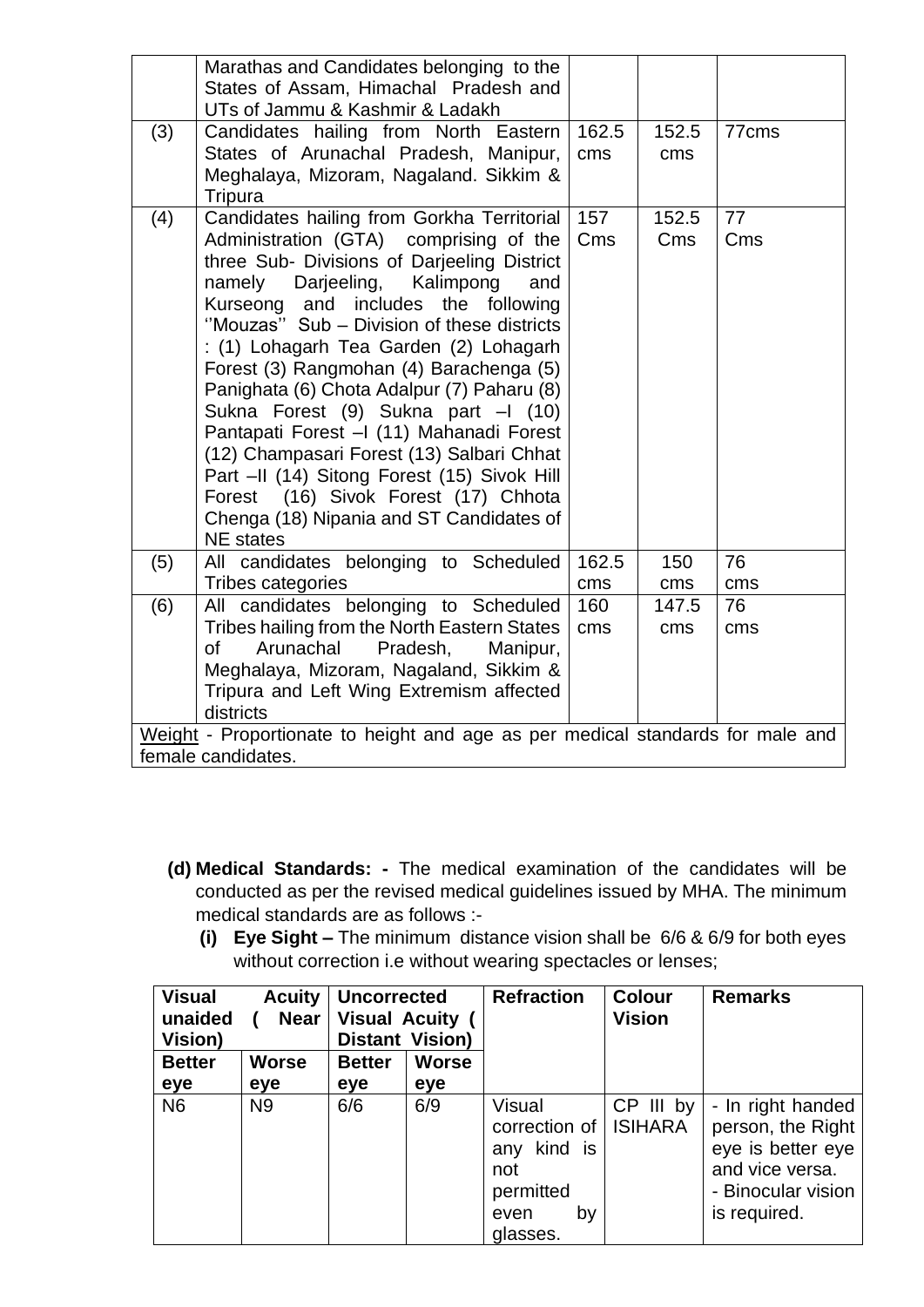- **(ii)** A colour blind person shall not be eligible for recruitment. If a person is found to be colour blind at any stage of service career, he/she shall be boarded out as per **SHAPE** policy in vogue;
- **(iii)** The candidate must not have knock knee, flat foot, varicose veins or squint is eyes;
- **(iv)** Must be in good mental and bodily health and free from any medical condition or physical defect likely to interfere with the efficient performance of duties or a cause of rejection as per the revised Medical Guidelines issued by MHA from time to time.
- **(v) Tattoo** :-
	- **(a)** Content: Being a secular country, the religious sentiments of our countrymen are to be respected and thus, tattoos depicting religious symbol or figures and the name, as followed in Indian Army are to be permitted.
	- **(b)** Location: Tattoos marked on traditional sites or the body like inner aspect of forearm but only left forearm, being non saluting limb or dorsum of the hands are to be allowed.
	- **(c)** Size: Size must be less than ¼ of the particular part (Elbow or Hand) of the body.

## 5. **How to Apply** :-

- a) Online application mode will be opened w.e.f. 09/08/2021 at 00:01 am and will be closed on 22/09/2021 at 11:59 pm on BSF Recruitment website [https://rectt.bsf.gov.in](https://rectt.bsf.gov.in/) .
- b) Eligible and interested candidate should apply only through BSF Recruitment website [https://rectt.bsf.gov.in](https://rectt.bsf.gov.in/) Candidate are advised to fill the application form after reading the instructions carefully. The application must be submitted ONLINE only. No application will be accepted offline. Candidature of the candidate who submitted application offline will be rejected summarily.
- c) The candidate has to upload copy of certificate or document for sports discipline mentioned at Para 2(a) above on BSF Recruitment Website in support of his/her highest medal/position or highest level of participation in the sports achievement mentioned at Para 4(b) on BSF Recruitment website in their profile created on the [https://rectt.bsf.gov.in](https://rectt.bsf.gov.in/) before applying for the post, else his/her online application will be rejected during scrutiny.
- d) **APPLICATION FEE & MODE OF PAYMENT** Male candidates belonging to General(UR) or OBC Category applying for recruitment to the post of Constable(GD) under Sports quota should pay Rs.100/-(Rupees One hundred) only as application fee through the BSF Recruitment website [https://rectt.bsf.gov.in.](https://rectt.bsf.gov.in/) Application received with any other mode of fee payment will be summarily rejected. Fees are exempted for females and candidates belonging to Schedule Caste and Scheduled Tribe category.

Note :-

**i) Fee once paid will not be refunded under any circumstances.**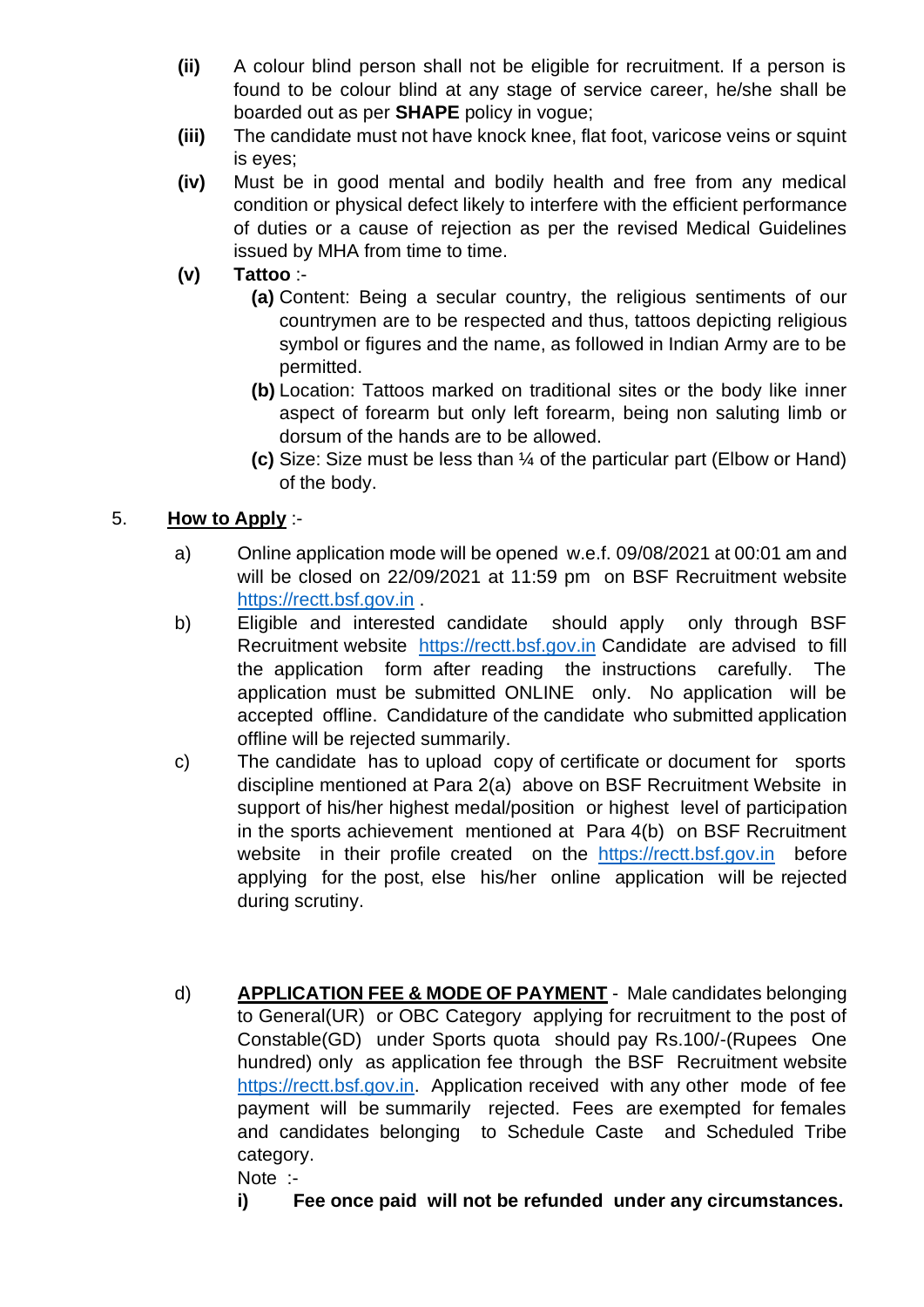## **ii) Fee paid by modes other than above will not be accepted and the application of such candidate will be rejected forthwith and the payment made shall stand forfeited.**

**6. No TA/DA will be admissible :** No TA/DA or other expenses for appearing in the recruitment test will be paid to the candidates. The candidate should come duly prepared for more than 01 day stay under their own arrangement at recruitment centre.

## 7. **Selection Process**:-

Online application forms and copy of certificate uploaded by the candidates will be scrutinized and if found in order the respective candidates will be issued online admit cards to appear in the recruitment process i.e Documentation, Physical Standard Test (PST) and Detailed Medical Examination by the Recruiting Agency. Candidate will have to undergo the following process of recruitment :-

## (i) **Documentation** :-

- (a) Before start of documentation all candidate will undergo verification of identity including Biometric capture. Biometric identification of candidate can also be taken at any stage of recruitment.
- (b) All candidates reporting for recruitment will have to go through documentation, in which candidates will have to produce all original documents/certificates pertaining to age, education, caste, sport achievement as per Para 4(b), proof to avail age and height relaxation etc. in the prescribed format before the Recruitment Board including the documents already uploaded on BSF recruitment website.
- (c) After scrutiny of the original documents and sports certificate to the satisfaction of the Recruitment Board, the candidates whose documents are found in order will be asked to submit self attested copies of the documents/sports certificate to the Recruitment Board on the spot. Original documents will be returned. BSF at its discretion can check or verify genuineness of any document/certificate produced by the candidate during recruitment and the decision of BSF after such verification/checking shall be final.
- (d) Players who have participated or won medal(s) in the competitions given at para 4(b) above during the period from 01/09/2019 till 22/09/2021 shall be eligible for recruitment to the post of Constable/GD (Sportsman) in BSF.
- (e) Candidates will be given marks for medals won or level of participation during aforementioned time period only.
- (f) Only the marks of that one higher medal/position or level of participation in which a candidate is getting maximum marks as per table given at Para 4(b) will be considered.
- (g) If any candidate has secured more than 1 medal in a particular competition, in that case he/she shall be awarded marks for only one the highest medal/position secured in the competition.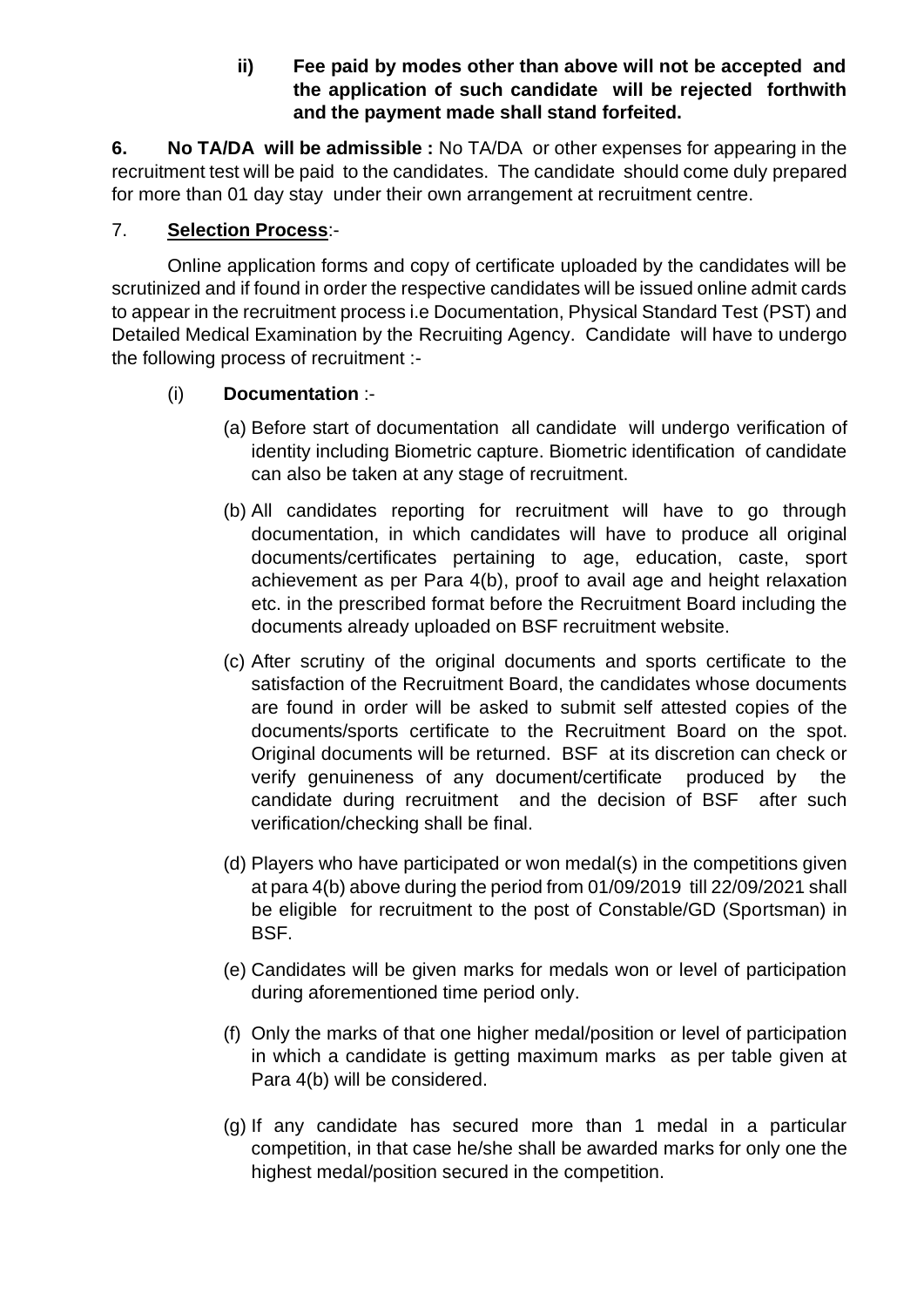- (h) The minimum qualifying marks will be 12 for all category i.e UR/SC/ST/OBC candidates.
- (i) Candidates who are unable to produce the prescribed certificate/documents will be rejected summarily and candidates who declared qualified in documentations stage will be sent to Physical Standard Test (PST).

## (ii) **Physical Standard Test (PST)** :-

- (a) Candidates who qualify in documentation will undergo PST as per the standard mentioned at Para 4(c) above.
- (b) Candidate seeking relaxation in height and chest will be required to submit the certificate as per Annexure-V regarding their community from concerned District Authorities. In the event of non enclosure of the certificate, their claim for relaxation in height and chest shall not be entertained.
- (c) Those candidates who do not meet the required physical measurement at PST or DME stage will be eliminated from the recruitment process.
- (iii) **Merit List**: After completion of Physical Standard Test, Merit List will be drawn on the basis of marks obtained by the candidate as per table given at Para 4{b(iii)} in the advertised sports disciplines. If tie persist, candidate of older in age will be given priority. The candidate shall be shortlisted for Detailed Medical Examinational(DME) on the basis of merit. Tie will be resolved as under :-
	- Candidate securing highest marks will be placed higher in the merit list.
	- If the candidate appearing for the recruitment having similar achievements in International competition than achievement in National competition will be considered for breaking tie( candidate with higher achievement in the National competition will be placed higher in merit).
	- If tie persist, candidate older in age will be given priority.
	- If tie still persist, candidate's name in alphabetical order in English will be given priority.

**Note** : Merit Certificate for sports qualification must be signed by the awarding authority in the prescribed format as per GOI, DOP&T Office Memorandum No.14015/1/76-Estt(D) dated 04/08/1980. Details are as under :-

| S/No. | Competition          | Authority awarding certificate            | <b>Details</b><br>Ωf |
|-------|----------------------|-------------------------------------------|----------------------|
|       |                      |                                           | Annexure & Form      |
|       | International        | Secretary of the National Annexure-VII    |                      |
|       | Competition          | Federation of the Game (Form-1)           |                      |
|       |                      | concerned                                 |                      |
| 2.    | <b>National</b>      | Secretary of the National Annexure-VIII   |                      |
|       | Competition          | Federation or Secretary of the   (Form-2) |                      |
|       |                      | State Association of the                  |                      |
|       |                      | Game concerned                            |                      |
| 3.    | $Inter - University$ | Dean of Sports or other Annexure-IX       |                      |
|       | Tournaments          | officer in overall charge of (Form-3)     |                      |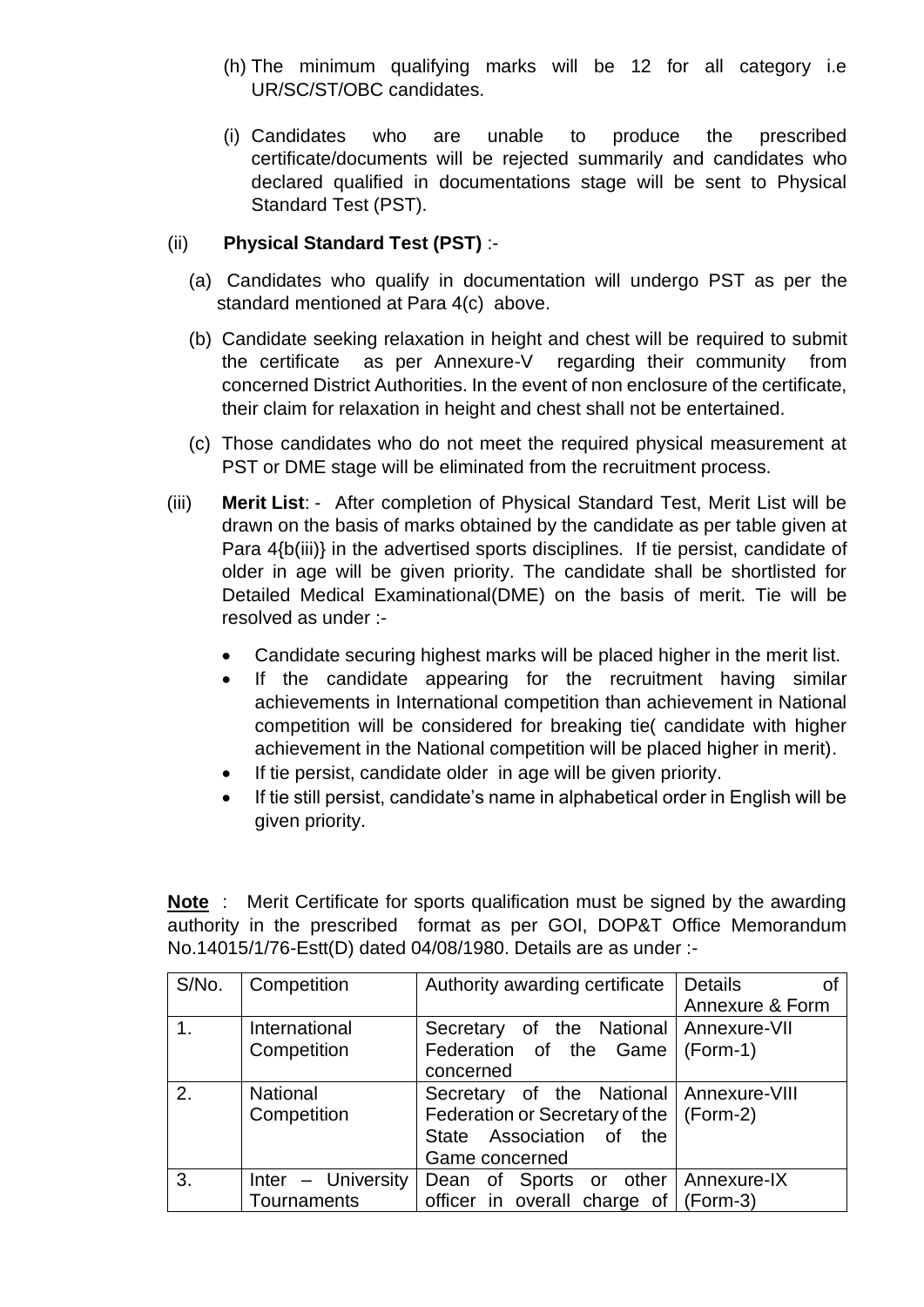|                    | sports of the university<br>concerned                                                                                                                                                                                       |  |
|--------------------|-----------------------------------------------------------------------------------------------------------------------------------------------------------------------------------------------------------------------------|--|
| National<br>School | Director or Additional/Joint or   Annexure-X<br>/Sports/Games for Deputy Director in overall (Form-4)<br>charge of Sports /Game for<br>school in the Directorate of<br><b>Public Instructions/Education</b><br>of the State |  |

(iv) **Detailed Medical Examination (DME)**:- Candidates selected in order of merit as per number of vacancies will be put through DME to assess their fitness as per the medical guidelines issued from time to time by MHA.

## (v) **Appeal against Detailed Medical Examination**:-

- a) A candidate declared unfit in detailed medical examinations, if not satisfied with the findings of the Medical Officers, can submit an appeal for his re-medical examination alongwith a Medical Fitness Certificate as per **Annexure –'VI'**, as a piece of evidence about the possibility of an error of judgment in the decisions of the Medical Officer.
- b) The medical certificate will not be taken into consideration unless it contains a note by the medical practitioner concerned to the effect that it has been given in full knowledge of the fact that the candidate has already been rejected as unfit for appointment by a Medical Officer.
- c) The appeal will also not be taken into consideration unless it contains Medical Re-Examination fee of Rs. 25/- through Indian Postal Order in the name of Recruiting Agency and rejection slip (in original) issued by the Presiding Officers.
- d) The appeal should be submitted within 15 days from the date of issue of the Rejection Slip (in which the finding of the Medical Officer is communicated to the candidate) to RA. The appeal received after prescribed 15 days or without relevant documents will not be entertained.
- e) The candidate who have been declared unfit in Detailed Medical Examination will be briefed about the procedure for filling an appeal for re-medical examination at the venue.
- f) The decision of BSF Medical Board shall be final for declaring a candidate Fit or Unfit.
- g) There will no second RME appeal for candidate declared unift in DME.

## 8. **GENERAL INSTRUCTIONS** :-

| 8.1 | All candidates who have been called for Documentation, PST and DME will        |
|-----|--------------------------------------------------------------------------------|
|     | bring a clear and legible print out of the online application form submitted   |
|     | by them for purpose for identification, etc or else they will not be permitted |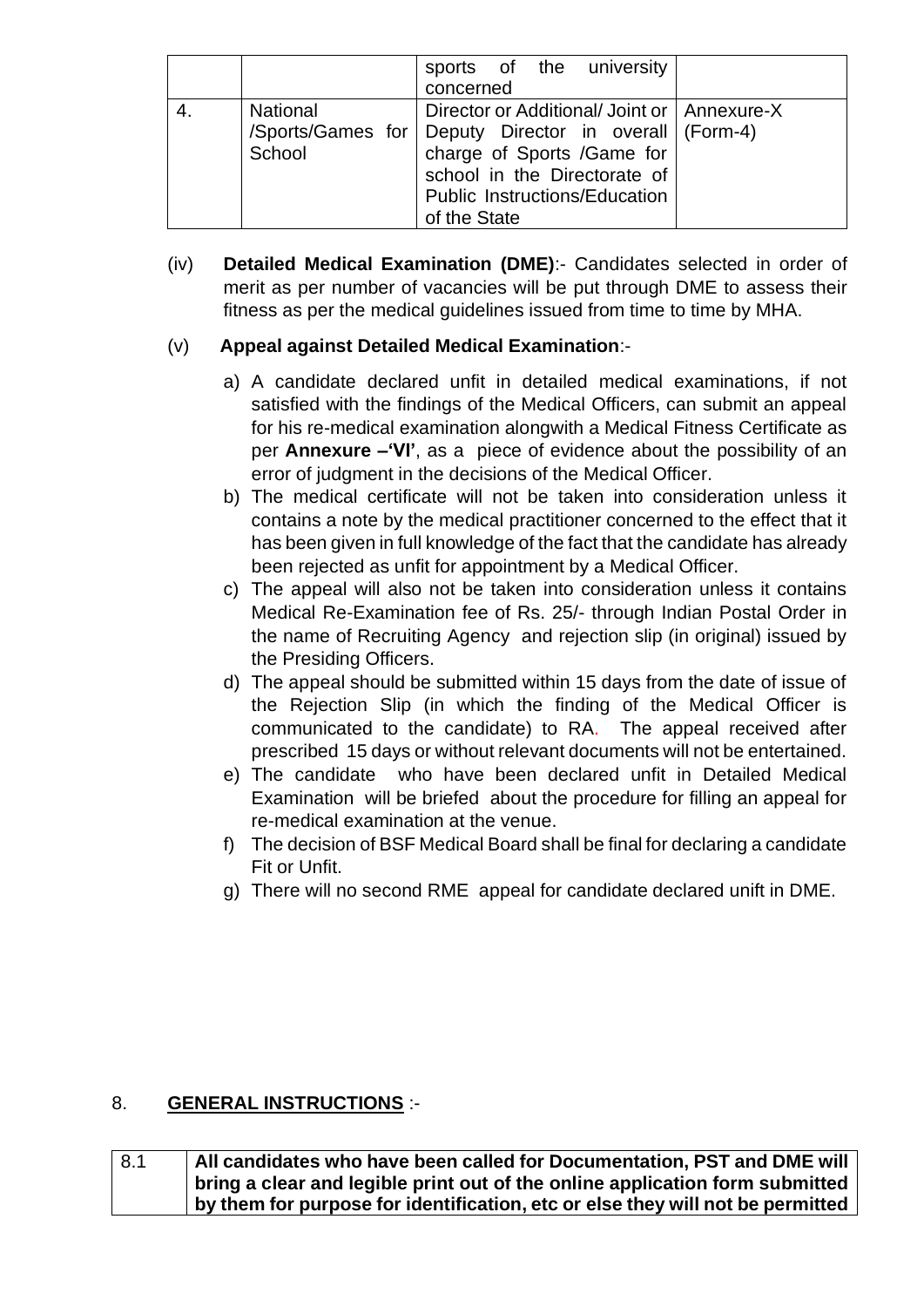|      | to enter the venue. The print out will be retained by BSF personal for office<br>use.                                             |
|------|-----------------------------------------------------------------------------------------------------------------------------------|
| 8.2  | Candidates are to ensure to keep sufficient number of same passport size                                                          |
|      | photos used by the filling the online application form and bring same passport                                                    |
|      | size photos submitted with online application form at all stages of recruitment.                                                  |
| 8.3  | Departmental candidates should submit in original a "No Objection Certificate"                                                    |
|      | form their employer at the time of verification of original documents else their                                                  |
|      | candidature will be rejected.                                                                                                     |
| 8.4  | Verification of original documents will be carried out at the time of documentation                                               |
|      | stage, therefore candidates are advised to confirm their eligibility in all respect to                                            |
|      | avoid any disappointment.                                                                                                         |
| 8.5  | All eligible candidates will be duly informed about the date and venue of the                                                     |
|      | recruitment tests which will be sent electronically in their registered e- mail ID                                                |
|      | with directions to download their admit cards on BSF Recruitment website                                                          |
|      | https://rectt.bsf.gov.in. Therefore, candidates should provide genuine and                                                        |
|      | functional e-mail ID and mobile number at the time of filling online application                                                  |
|      | form. BSF will not be responsible in case candidate forgets his/her login details.                                                |
| 8.6  | Candidates shall be required to serve in the Force for a minimum period of 10                                                     |
|      | years. If any person after joining the service wants to resign from the service                                                   |
|      | before the expiry the 10 years, he/she is required to refund a sum equal to three                                                 |
|      | months' pay and allowances attached to the post or the cost of training imparted                                                  |
|      | to him/her by the Force, whichever is higher.                                                                                     |
| 8.7  | Selected candidates shall have to undergo Basic Training and such other                                                           |
|      | courses as prescribed in the Force from time to time.                                                                             |
| 8.8  | These vacancies are not open for physically challenged person or ex-                                                              |
|      | serviceman.                                                                                                                       |
| 8.9  | Candidates should come duly prepared for more the one day stay under the own                                                      |
| 8.10 | arrangements at the Recruitment Centre. No TA/DA will be admissible.                                                              |
|      | No correspondence will be entertained from ineligible candidates whose<br>applications have been rejected.                        |
| 8.11 | BSF wil not be responsible for any damage/injury to the individual sustained                                                      |
|      | during the course of recruitment process.                                                                                         |
| 8.12 | Recruitment in BSF is totally transparent, fair and purely on the basis of                                                        |
|      | performance of the aspirants. No candidate is required to pay any money in cash                                                   |
|      | or otherwise, for recruitment in BSF except nominal application fee or fee for                                                    |
|      | RME. If someone approaches them for asks for money or any other favour they                                                       |
|      | may report the matter to the Recruitment Board or the local police.                                                               |
| 8.13 | BSF will not responsible for any postal delay or internet interruptions/computer                                                  |
|      | related problems.                                                                                                                 |
| 8.14 | Any further information/notice in respect to the subject recruitment will be                                                      |
|      | published on https://rectt.bsf.gov.in only. Hence, all candidates are advised to                                                  |
|      | logon the above link from to time.                                                                                                |
| 8.15 | Falsification of documents to mislead the Recruitment Board or to gain access                                                     |
|      | to examination would lead to criminal action against the candidates, besides                                                      |
|      | cancellation of his/her candidature.                                                                                              |
| 8.16 | Candidates canvassing in any form/bringing outside influence/pressure/ offering                                                   |
|      | illegal gratification/blackmailing/threatening to blackmail any person connection                                                 |
|      | with recruitment will be disqualified.                                                                                            |
| 8.17 | It should, however be clearly understood that the BSF reserves the right to reject                                                |
|      | or accept any candidate at any stage.                                                                                             |
| 8.18 | Mere qualifying all the prescribed test in BSF recruitment does not confer the                                                    |
| 8.19 | right of any candidates for selection.<br>considered<br>candidates<br>will<br>if<br><b>The</b><br>not<br>be<br>for<br>recruitment |
|      | involved/convicted/arrested in any criminal case under IPC or any other Act of                                                    |
|      | the Central Government or state Government.                                                                                       |
|      |                                                                                                                                   |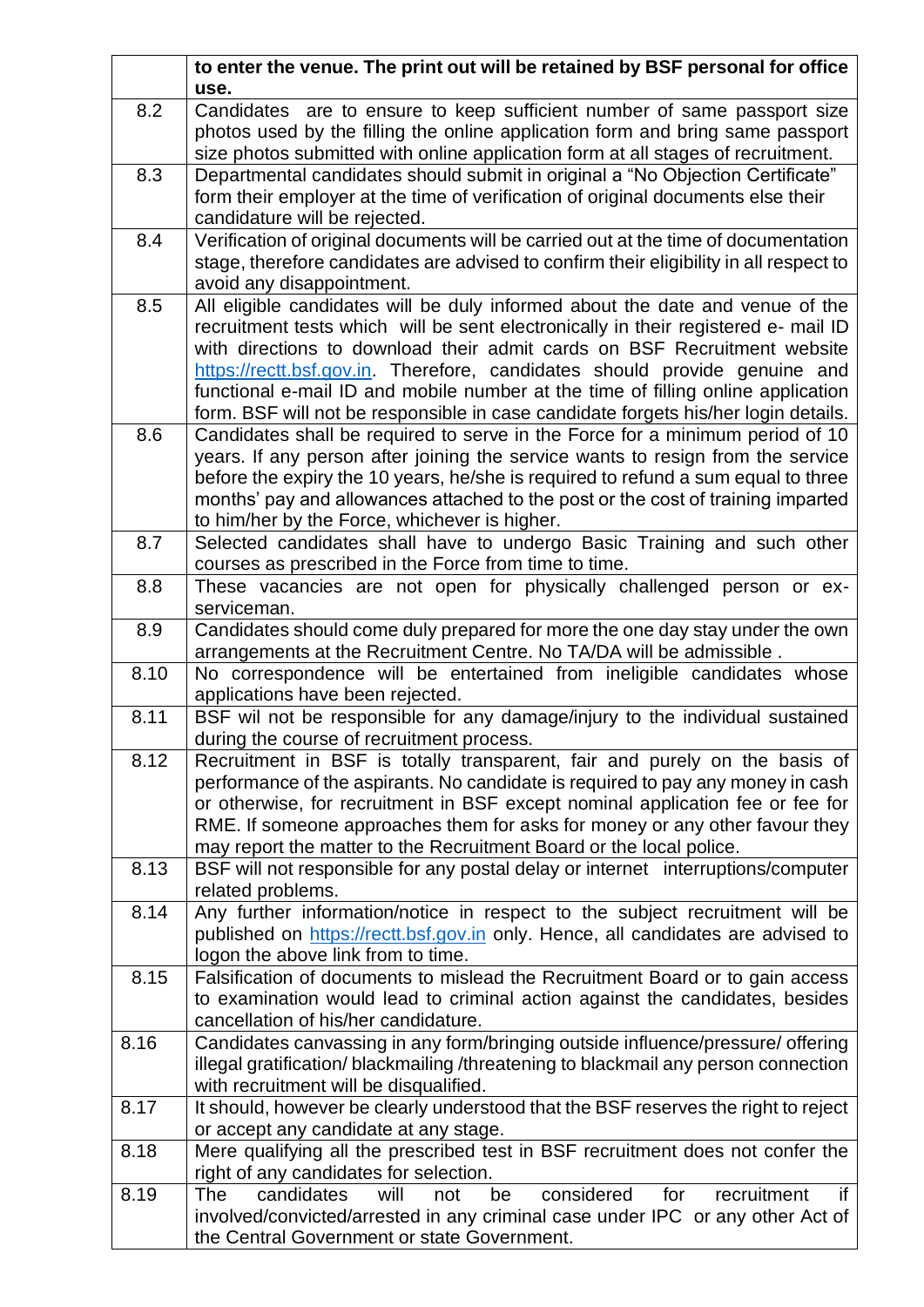| 8.20 | The performance of sportspersons will be periodically reviewed and if a               |
|------|---------------------------------------------------------------------------------------|
|      | sportsperson fails to give the desired result in respective discipline of sports,     |
|      | he/she will be given an option to merge with combatized GD cadre or to be             |
|      | discharged from service as per rules.                                                 |
| 8.21 | All disputes and differences if any will be subject to the jurisdiction of the courts |
|      | with in the territorial limits on Delhi only                                          |

9. Disclaimer :-

Information given in the advertisement and on BSF Recruitment website are guidelines only. In case of any ambiguity, the existing rules and regulation of BSF/Government of India will be final.

Doblice 3

( D P Tokas ) DIG(Trg-II/Sports), FHQ BSF, New Delhi

**ANNEXURE –I** 

**Average body weights in Kilograms for Different Age Groups and Heights** 

## **(A) FEMALE CANDIDATES**

| <b>Height</b><br>ın |  |       |       | Age in year |           |
|---------------------|--|-------|-------|-------------|-----------|
| Cms                 |  | 18-22 | 23-27 | 29-32       | $33 - 37$ |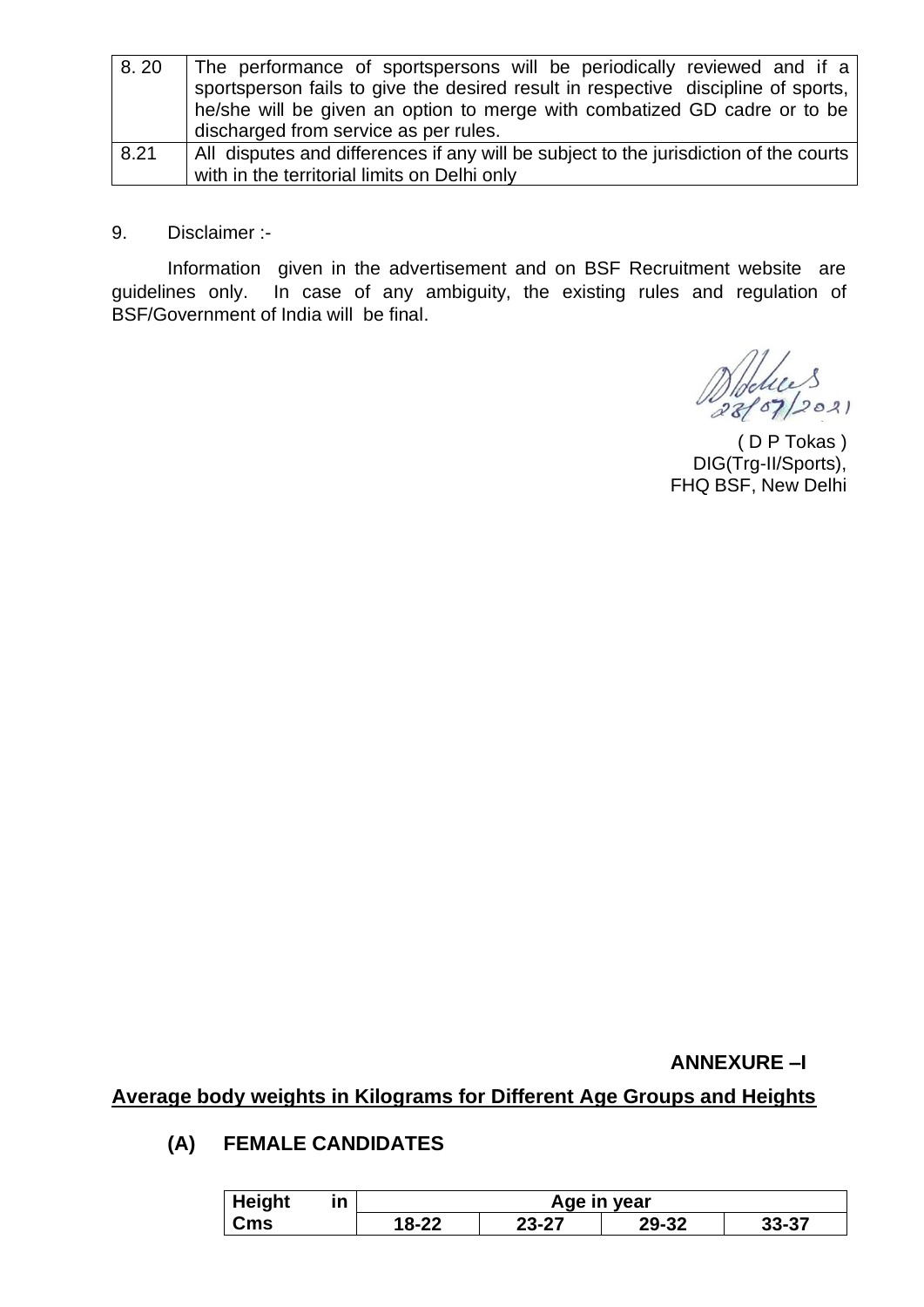| 148 | 34.5-42.5 | 34-45     | 38.5-47   | 39.5-48.5 |
|-----|-----------|-----------|-----------|-----------|
| 150 | 36.5-44.5 | 37.5-45.5 | 39-48     | 40.5-49.5 |
| 153 | 38-46     | 39-48     | 41-50     | 42-51     |
| 155 | 38.5-47.5 | 40-49     | 41.5-50-5 | 43-52.5   |
| 158 | 40.5-49-5 | 42-51     | 43-53     | 44.5-53.5 |
| 160 | 41.5-50.5 | 43.52.5   | 44.54     | 45.5-54.5 |
| 163 | 43-52.5   | 44-54     | 46-56     | 47-57     |
| 165 | 44-54     | 45.5-55.5 | 47-58     | 48.5-59.5 |
| 168 | 44-55     | 47-57     | 48.5-59.5 | 49.5-60.5 |

# **(B)MALE CANDIDATES**

| in<br><b>Height</b> | Age in year |               |           |           |
|---------------------|-------------|---------------|-----------|-----------|
| Cms                 | 18-22       | $23 - 27$     | 29-32     | $33 - 37$ |
| 156                 | 44-54       | 46-56         | 47-58     | 48-59     |
| 158                 | 45-55       | 47-57         | 48.5-59.5 | 49.5-60.5 |
| 160                 | 46-56       | 47.5-58.5     | 49.5-60.5 | 50.5-61.5 |
| 162                 | 47-58       | 49-60         | 50.5-61.5 | 52-63     |
| 164                 | 48-59       | 50-61         | 52-63.5   | 53-65     |
| 166                 | 59.5-60.5   | 51.5-62.5     | 53-65     | 54.5-66.5 |
| 168                 | 51-62       | $52.5 - 64.5$ | 54.5-66.5 | 56-68     |
| 170                 | 52-64       | 54-66         | 56-68     | 57.7-70.5 |
| 172                 | 54-66       | 55.5-67.5     | 57-70     | 59-72     |
| 174                 | 55-67       | 57-70         | 59-72     | 61-74.5   |
| 176                 | 56.5-69     | 58.5-71.5     | 60.5-73.5 | 62-76     |
| 178                 | 57.5-70.5   | 60-73         | 61.5-75.5 | 63.5-77.5 |
| 180                 | 59-72       | 61.75         | 63.5-77.5 | 65.5-80   |
| 182                 | 61-74.5     | 62.5-76.5     | 65-79     | 66.5-81.5 |
| 184                 | 63-77       | 64.5-78.5     | 66.5-81.5 | 68.5-83.5 |
| 186                 | 63.5-77.5   | 65.5-80.5     | 68-83     | 70-86     |
| 188                 | 65-79       | 67.5-82.5     | 70-85.5   | 71.5-87.5 |
| 190                 | 66-81       | 68.5-83.5     | 70.5-86.5 | 72.5-88.5 |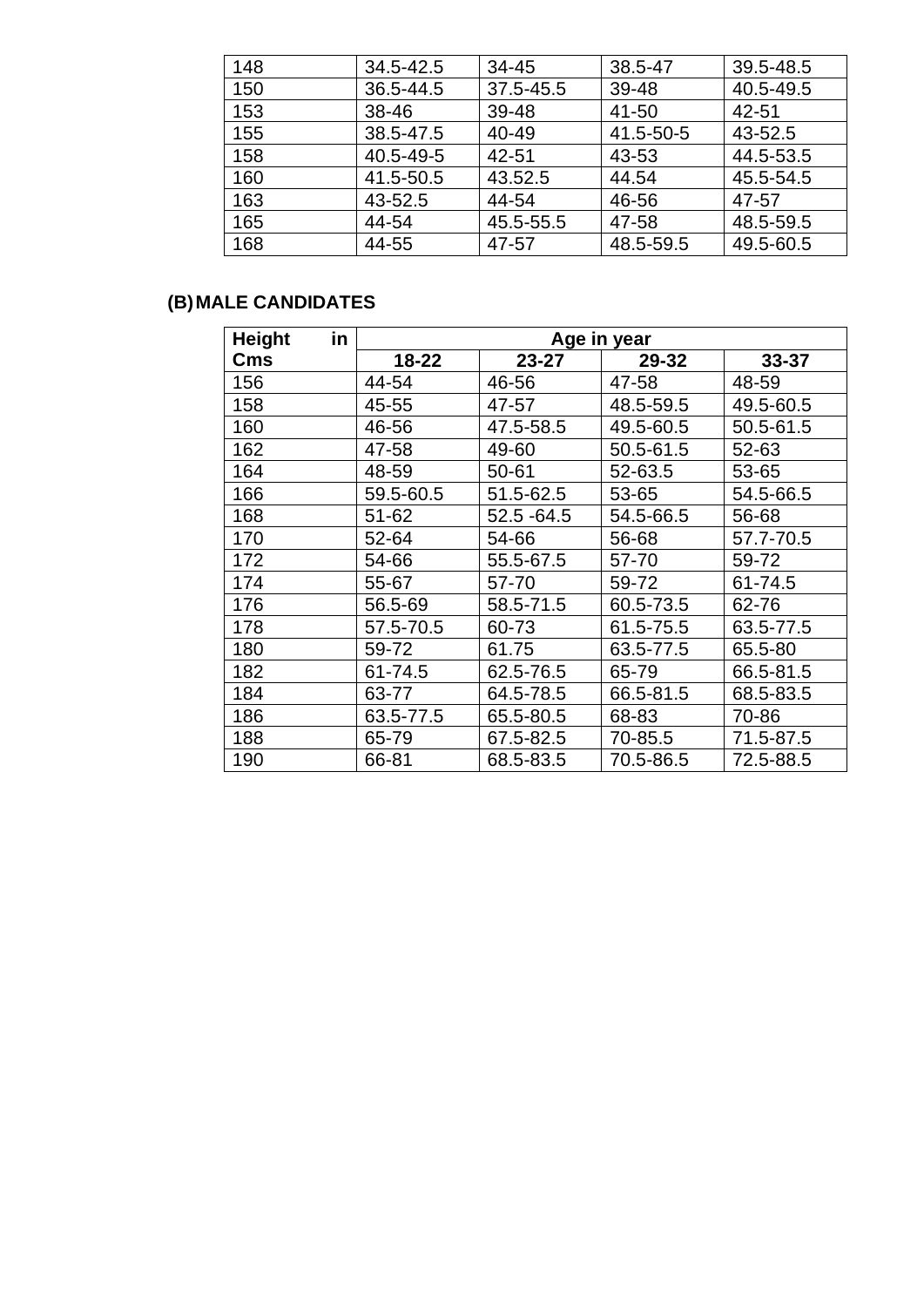### **No objection Certificate in case of Central/State Govt employees only**

**Note :-** Candidates already in Govt. service must submit their application through proper channel with the following certificate duly signed by their employer agreeing to release them, in case finally selected for the post of Constable (GD) in Border Security Force under Sports quota.

- (i) Certified that Mr/Ms. \_\_\_\_\_\_\_\_\_\_\_\_\_\_\_\_\_\_\_\_\_\_\_\_\_ holds a permanent/temporary post of \_\_\_\_\_\_\_\_\_\_\_\_\_\_\_\_\_\_\_\_\_\_\_\_\_\_\_\_\_ under Central/State Govt.
- (ii) Certified also that he have submitted his application to this department/ Office on\_\_\_\_\_\_\_\_\_\_\_\_\_\_\_\_\_\_.
- (iii) Certified also that Mr/Ms. The control of the will be released in case of his/her selection for the post of Constable (GD) in Border Security Force under Sport quota.

Signature of Head of Office with office seal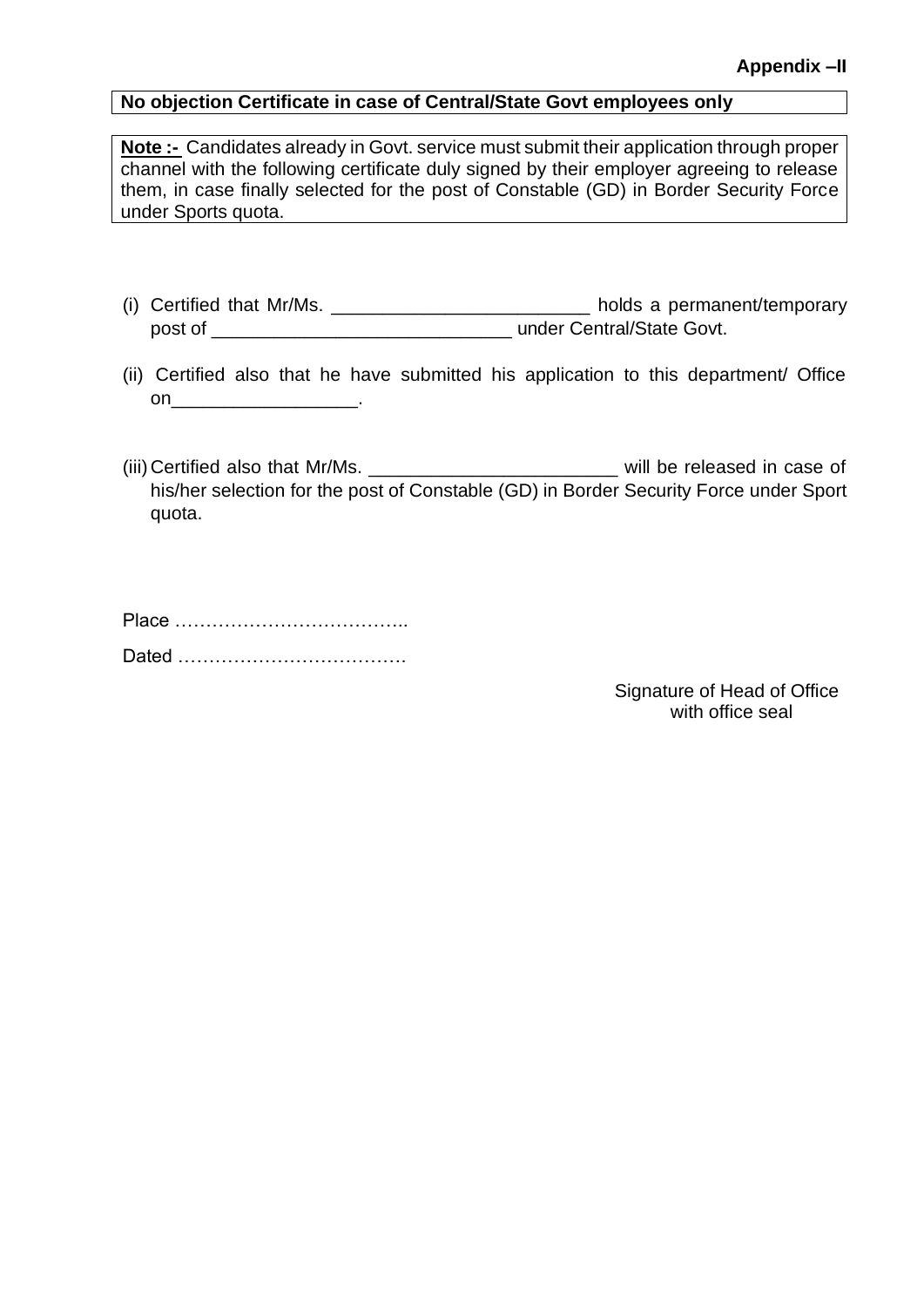## **ANNEXURE ÍII'**

#### **FORM OF CERTIFICATE TO BE PRODUCED BY A CANDIDATE BELONGING TO SCHEDULED CASTE/SCHEDULED TRIBE APPLYING FOR APPOINTMENT TO POSTS UNDER THE GOVERNMENT OF INDIA**

| This is to certify that Shri/Shrimati/Kumari * | son/daughter of                |
|------------------------------------------------|--------------------------------|
| of village/town *                              |                                |
| District/Division *                            | of the State/Union Territory * |
| belongs to the Caste/Tribes                    | which is recognized as         |
| a Scheduled Cates/Scheduled Tribes * under :-  |                                |
| The Constitution (Schoduled Castes) order 1950 | the Constitution               |

| The Constitution (Scheduled Castes) order, 1950 | , the Constitution          |
|-------------------------------------------------|-----------------------------|
| (Scheduled Tribes) order, 1950                  | the Constitution (Scheduled |
| Castes Union Territories order, 1951*           | the Constitution (Scheduled |
| Tribes) Union Territories Order, 1951 *         |                             |

(As amended by the Scheduled Castes and Scheduled Tribes (Modification) Order 1656, the Bombay Reorganization Act, 1960, the Punjab Reorganization Act, 1966, the State of Himachal Pradesh Act, 1970, The North Eastern Areas Reorganization Act, 1971 and the Scheduled Castes and Scheduled Tribes Orders ( Amendment) Act, 1976)

The Constitution (Jammu & Kashmir) Scheduled Castes Order, 1956.

The Constitution (Andaman & Nicobar Islands) Scheduled Tribes Order, 1959 as amended by the Scheduled Castes and Scheduled Tribes order (Amendment Act), 1976\*.

The Constitution (Dadra and Nagar Haveli) Scheduled Castes Order 1662.

The Constitution (Dadra and Nagar Haveli) Scheduled Tribes Order 1962 @.

The Constitution (Pondicherry) Scheduled Castes Order 1964 @.

The Constitution (Uttar Pradesh) Scheduled Tribes Order 1967 @.

The Constitution (Goa, Daman & Diu) Scheduled Castes Order 1968 @.

The Constitution (Goa, Daman & Diu) Scheduled Tribes Order 1968 @.

The Constitution (Nagaland) Scheduled Tribes Order 1970 @.

The Constitution (Sikkim) Scheduled Castes Order 1978 @.

The Constitution (Sikkim) Scheduled Tribes Order 1978 @.

The Constitution (Jammu& Kashmir) Scheduled Tribes Order 1989 @.

The Constitution (Scheduled Castes) Orders (Amendment) Act, 1990 @.

The Constitution (Scheduled Castes) Orders (Amendment) Ordinance, 1991 @.

The Constitution (Scheduled Tribes) Orders (Second Amendment) Act, 1991 @.

The Constitution (Scheduled Tribes) Orders (Amendment) Ordinance, 1996

2. Applicable in the case of Scheduled Castes, Scheduled Tribes persons who have migrated from one State/Union Territory Administration. This certificate is issued on the basis of the Scheduled Castes/Scheduled Tribes certificate issued to Shri/Shrimati \_\_\_\_\_\_\_\_\_\_\_\_\_\_\_\_\_\_ Father/Mother \_\_\_\_\_\_\_\_\_\_\_\_\_\_\_\_\_\_\_\_ of Shri/Shrimati/Kumari\* \_\_\_\_\_\_\_\_\_\_\_\_\_\_\_\_\_\_\_ of village/town \* in District/Division\* \_\_\_\_\_\_\_\_\_\_\_\_\_\_\_\_\_\_\_\_\_of the State/Union Territory \* The state who belongs to the  $\sim$ Caste/Tribe which is recognised as a Scheduled Caste/Scheduled Tribe in the State/Union Territory \* issued by the \_\_\_\_\_\_\_\_\_\_\_\_\_\_\_ dated \_\_\_\_\_\_\_\_\_

 $\overline{\text{Cond}}$  ...2/-

--2--

#### Condt. from pre- page

3. Shri/Shrimati/Kumari and /or\* his/her family ordinarily reside (s) in village/town \* \_\_\_\_\_\_\_\_\_\_\_\_\_\_\_\_\_\_\_\_\_\_\_\_\_ of District/Division \* \_\_\_\_\_\_\_\_\_\_\_\_\_\_\_\_\_\_\_\_\_\_\_\_ of the State/Union Territory of **Example 20**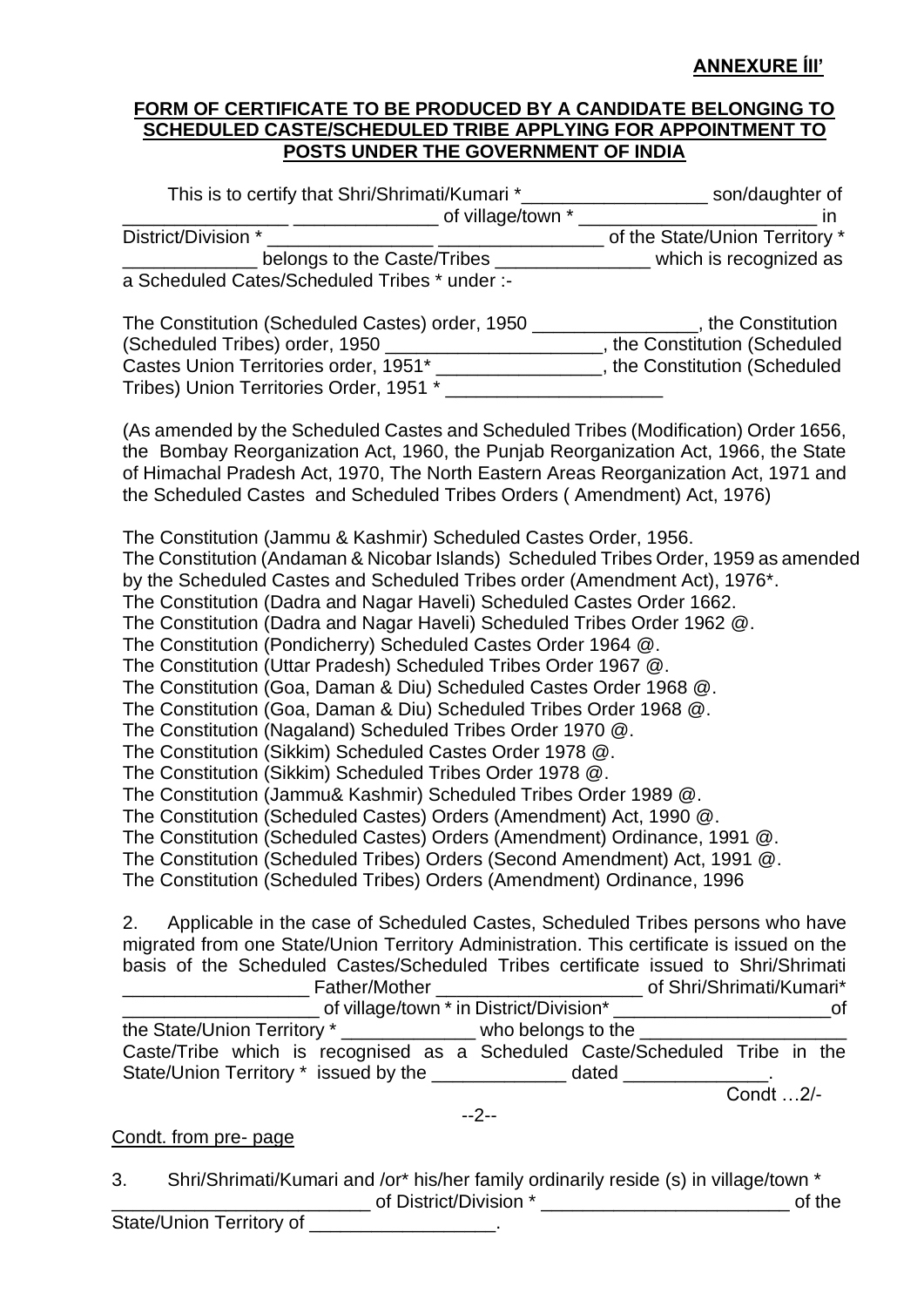Signature **Example 2018** 

\*\* Designation \_\_\_\_\_\_\_\_\_\_\_\_\_\_\_\_\_\_\_\_\_\_\_\_\_\_\_\_\_

(with seal of office)

State/Union Territory

Place \_\_\_\_\_\_\_\_\_\_\_\_\_\_\_\_\_

Date \_\_\_\_\_\_\_\_\_\_\_\_\_\_\_\_\_\_

\* Please delete the words which are not applicable

@ Please quote specific Presidential Order

Delete the paragraph which is not applicable.

NOTE: The term, ordinarily reside (s) used here will have the same meaning as in section 20 of the Representation of the People Act, 1950.

\*\* The authorities competent to issue Caste/Tribe Certificates.

| a. | District Magistrate/Additional District magistrate/Collector/ Deputy |
|----|----------------------------------------------------------------------|
|    | Commissioner/Additional Deputy Commissioner/Dy. Collector/Ist        |
|    | Class Stipendiary Magistrate/Sub -Divisional Magistrate/Extra-       |
|    | Assistant Commissioner/Taluka Magistrate/Executive Magistrate.       |
| b. | <b>Chief Presidency Magistrate/Additional Chief Presidency</b>       |
|    | Magistrate/Presidency Magistrate.                                    |
| C. | Revenue Officers not below the rank of Tehsildar.                    |
| d. | Sub-Divisional Officers of the area where the candidate and/or his   |
|    | family normally resides.                                             |
|    |                                                                      |
|    |                                                                      |

NOTE: - ST candidates belonging to Tamil Nadu State should submit caste certificate ONLY FROM THE REVENUE DIVISIONAL OFFICER.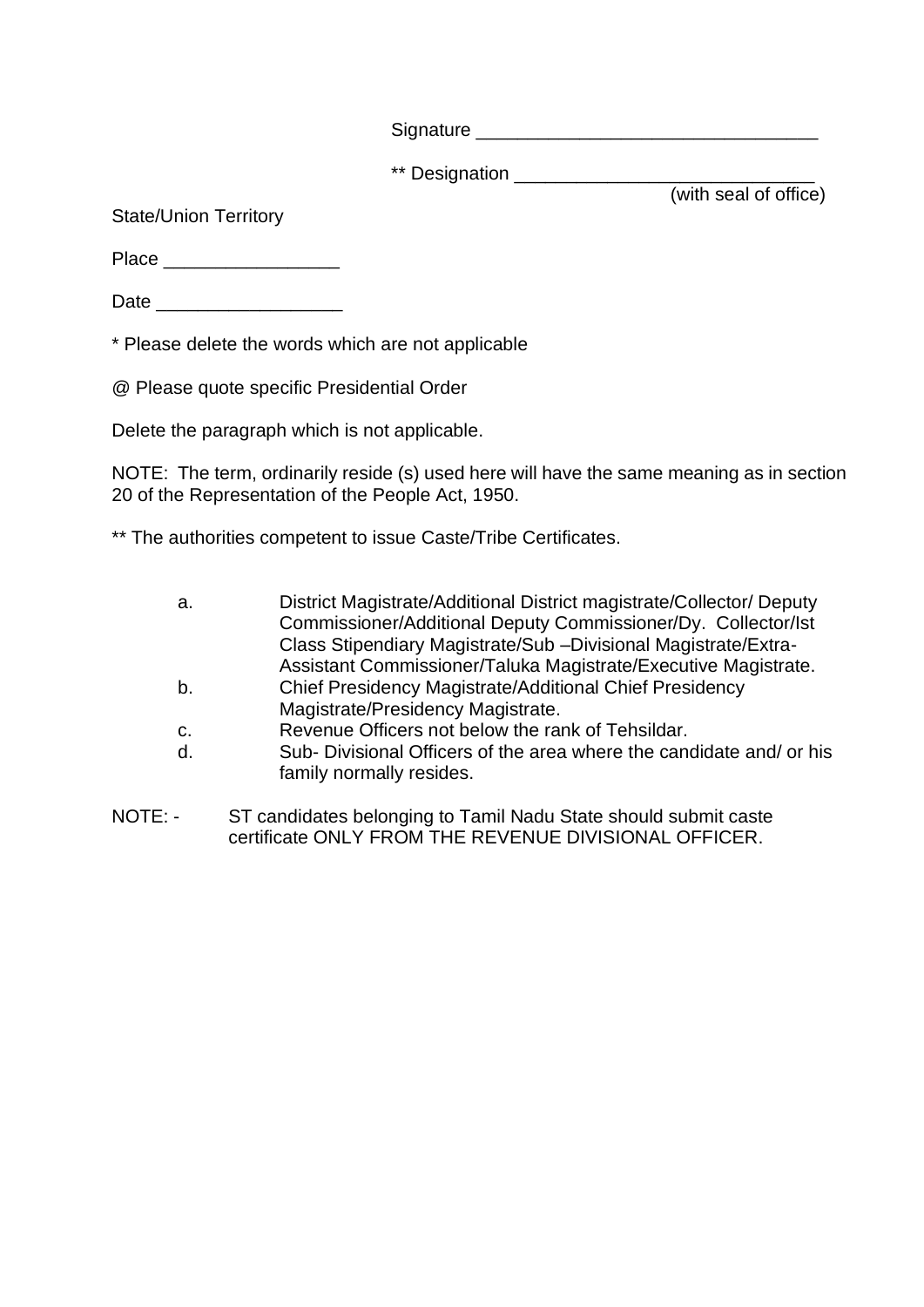#### **ANNEXURE –'IV'**

#### **'FORM OF CERTIFICATE TO BE PRODUCED BY OTHER BACKWARD CLASSES APPLYING FOR APPOINTMENT TO POSTS UNDER THE GOVERNMENT OF INDIA**

|                                                                                             | son                                                                 |
|---------------------------------------------------------------------------------------------|---------------------------------------------------------------------|
| /Daughter of __________________________________ of Village/Town ________________            |                                                                     |
|                                                                                             | in the State/Union Territory                                        |
|                                                                                             | belongs to the _______________________Community which is recognized |
| as a backward class under the Govt of India, Ministry of Social Justice and                 |                                                                     |
| Empowerment's resolution No. ____________________________dated _________________            |                                                                     |
|                                                                                             |                                                                     |
|                                                                                             |                                                                     |
| Territory. this is also to certify that he/she does not belong to the persons/sections (    |                                                                     |
| Creamy Layer) mentioned in Column 3 of the Schedule to the Government of India,             |                                                                     |
| Department of Personnel & Training O.M. No. 36012/22/93 - Estt. (SCT) dated<br>08/09/93 **. |                                                                     |

Dated **Dates** 

District Magistrate Deputy Commissioner etc \*\*\* (with seal of office)

\* The authority issuing the certificate may have to mention the details of Resolution of Government of India, in which the caste of the candidate is mentioned as OBC.

- \*\* As amended from time to time.
- \*\*\* The authorities competent to issue the Certificate:
	- a. District Magistrate/Additional Magistrate/Collector/Deputy Commissioner/ Additional Deputy Commissioner/ Dy. Collector/Ist Class Stipendiary Magistrate/Sub – Divisional Magistrate/ Taluka Magistrate/ Executive Magistrate/ Extra – Assistant Commissioner (not below the rank of first class Stipendiary Magistrate).
	- b. Chief Presidency Magistrate/Additional Chief Presidency Magistrate/Presidency Magistrate.
	- c. Revenue Officers not below the rank of Teshildar.

Note :- The term '' Ordinarily'' used here will have the same meaning as in Section 20 of the Representation of the People Act, 1950.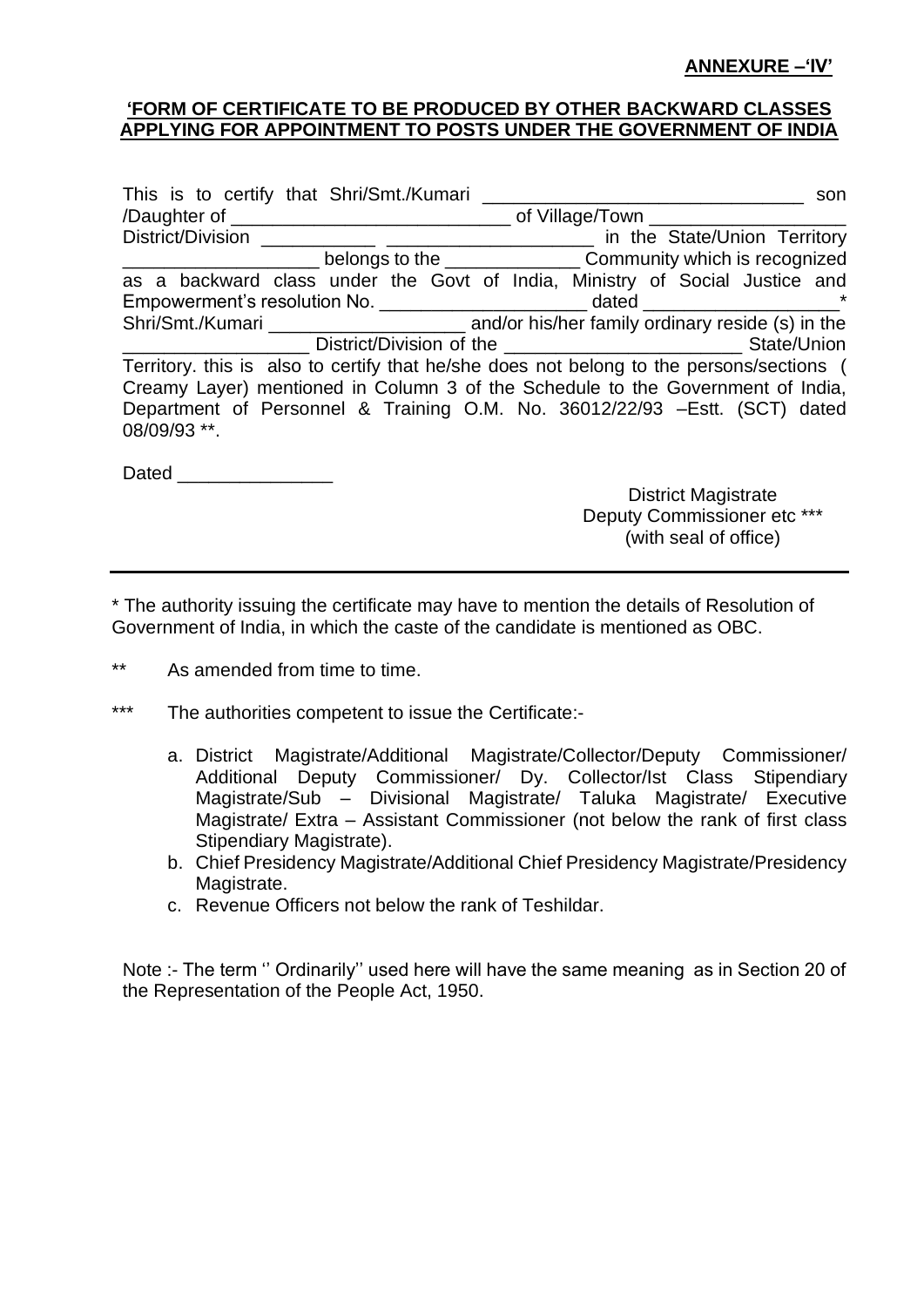#### **ANNEXURE ''V''**

### **FORM OF CERTIFICATE TO BE SUBMITTED BY THE CANDIDATES THOSE WHO INTEND TO AVAIL RELAXATION IN HEIGHT OR CHEST MEASUREMENT**

| Certified that Shri           |          | S/O Shri |               |
|-------------------------------|----------|----------|---------------|
| permanent resident of village |          |          | Teshil/Taluka |
|                               | District |          | State.        |

- 2. It is further certified that :
	- Residents of entire area mentioned above are considered as (Garkwali, Kumaoni, Dogra, Maratha, Sikkimies) for relaxation in height measurement for recruitment in the CAPFs of the Union of India.
	- He belongs to the Himachal Pradesh/Leh & Ladakh/ Kashmir Valley/North Eastern States which is considered for relaxation in height measurement for recruitment in the CAPFs of the Union of India.
	- He belongs to \_\_\_\_\_\_\_\_\_\_\_\_\_\_\_\_\_\_\_\_\_Tribals/Adivasis community which is considered for relaxation in height and chest measurement for recruitment in CAPFs forces.

Date : \_\_\_\_\_\_\_\_\_\_\_\_\_\_\_\_\_\_\_\_\_\_\_\_

Place \_\_\_\_\_\_\_\_\_\_\_\_\_\_\_\_\_\_\_\_\_\_\_\_

Signature District Magistrate/Sub-Divisional Magistrate/Tehsildar

• Delete whichever is not applicable.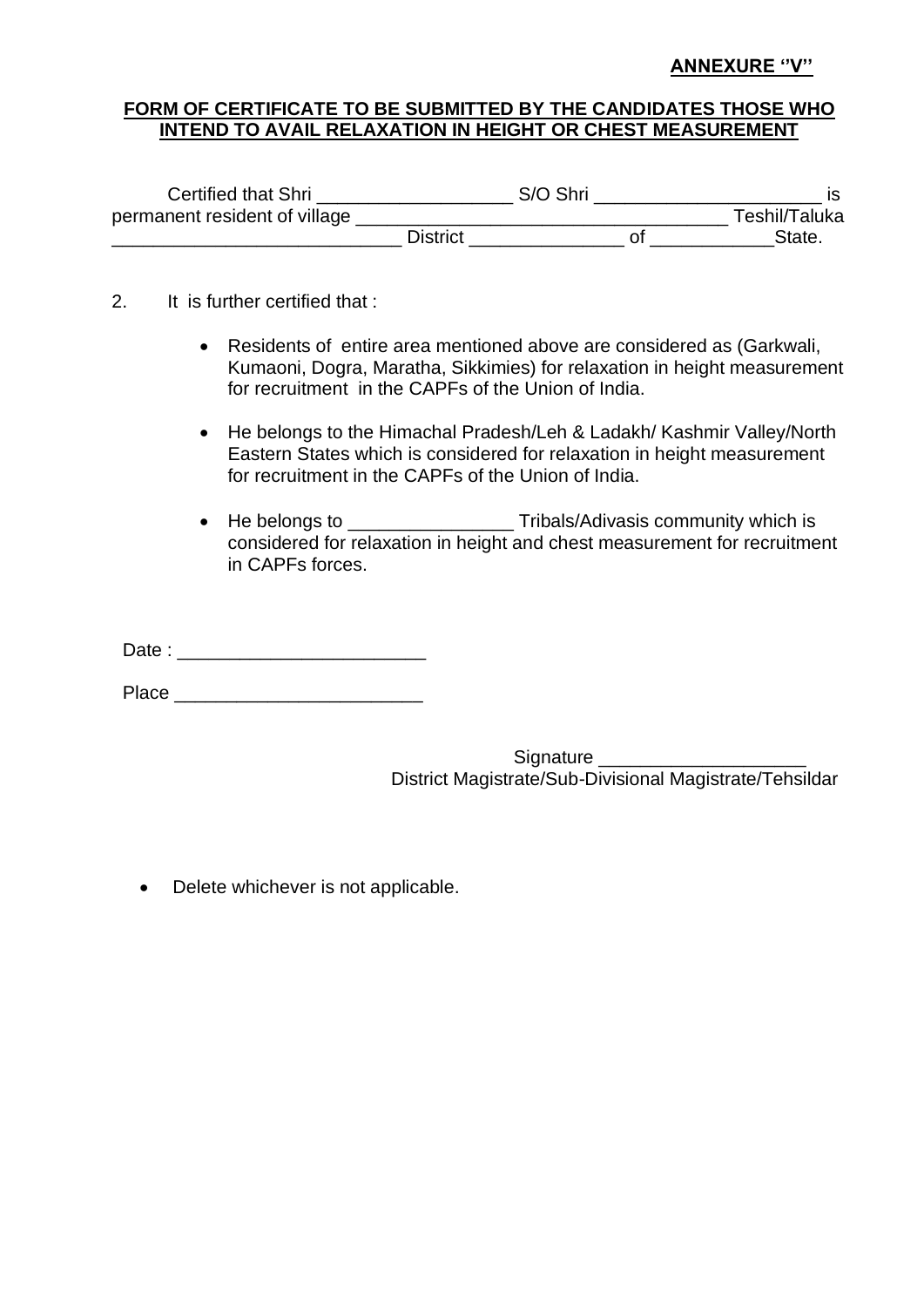Annexure – 'VI'

#### **MEDICAL FITNESS CERTIFICATE**

|  | (only applicable to the candidate at the time of completion of his/her detail Medical |  |  |  |  |
|--|---------------------------------------------------------------------------------------|--|--|--|--|
|  | Examination (DME & declared medically unfit in DME and he/her intends to appear in    |  |  |  |  |
|  | Review medical Examination (RME) as per para – of advertisement Notice)               |  |  |  |  |

(To be submitted only along with appeal for re-medical examination)

Medical Practitioner to attest Photograph & Thumb impression of candidate



Thumb impression of candidate

| Certified that Mr/Ms.                                                 |               |         |  |                                         | Son/daughter of Shri |  |                       |
|-----------------------------------------------------------------------|---------------|---------|--|-----------------------------------------|----------------------|--|-----------------------|
|                                                                       |               | age     |  |                                         |                      |  | years, a candidate of |
|                                                                       | examination - |         |  | in BSF whose photo and thumb impression |                      |  |                       |
| are appended above duly attested by me was examined by me at Hospital |               |         |  |                                         |                      |  |                       |
|                                                                       |               | on date |  |                                         |                      |  |                       |

2. I, the undersigned, have the knowledge that Mr/Ms.

Son/daughter of Shri **Son/daughter of Shri** has been declared medically unfit by the Medical Officer for the post of **Constable/GD (Sportsperson)** in BSF due to \_\_\_\_\_\_\_\_\_\_\_\_\_\_\_\_\_\_\_\_\_\_\_\_\_\_\_\_\_\_\_\_\_\_\_\_\_\_\_\_\_.

In my opinion, this is an error of judgement due to following reasons :-

**After due examination, I declare him, her medically fit for the said post.**  Date :

## **Signature & Name with seal of Specialist Medical Officer of Concerned field Registration No. (MCI/State Medical Council)**

**Designation ……………………………………….**

Name & Address of Govt Hospital (District Hospital and above)

Signature and Name of candidate (in presence of Medical Practitioner)

#### **attested by Specialist Medical officer or concerned field Signature & seal**

#### **Note :-**

- 1. **The decision of BSF Board of Doctors shall be final for declaring a candidate Fit or Unfit.**
- 2. The findings of the Medical should be supported by Medical reports/ documents wherever application.
- 3. The Photograph, thumb impression and signature of the candidate should be attested by Medical Practitioner giving this Medical fitness certificate. Un- attested form shall be summarily rejected.
- 4. **BSF shall not be responsible for postal delay.**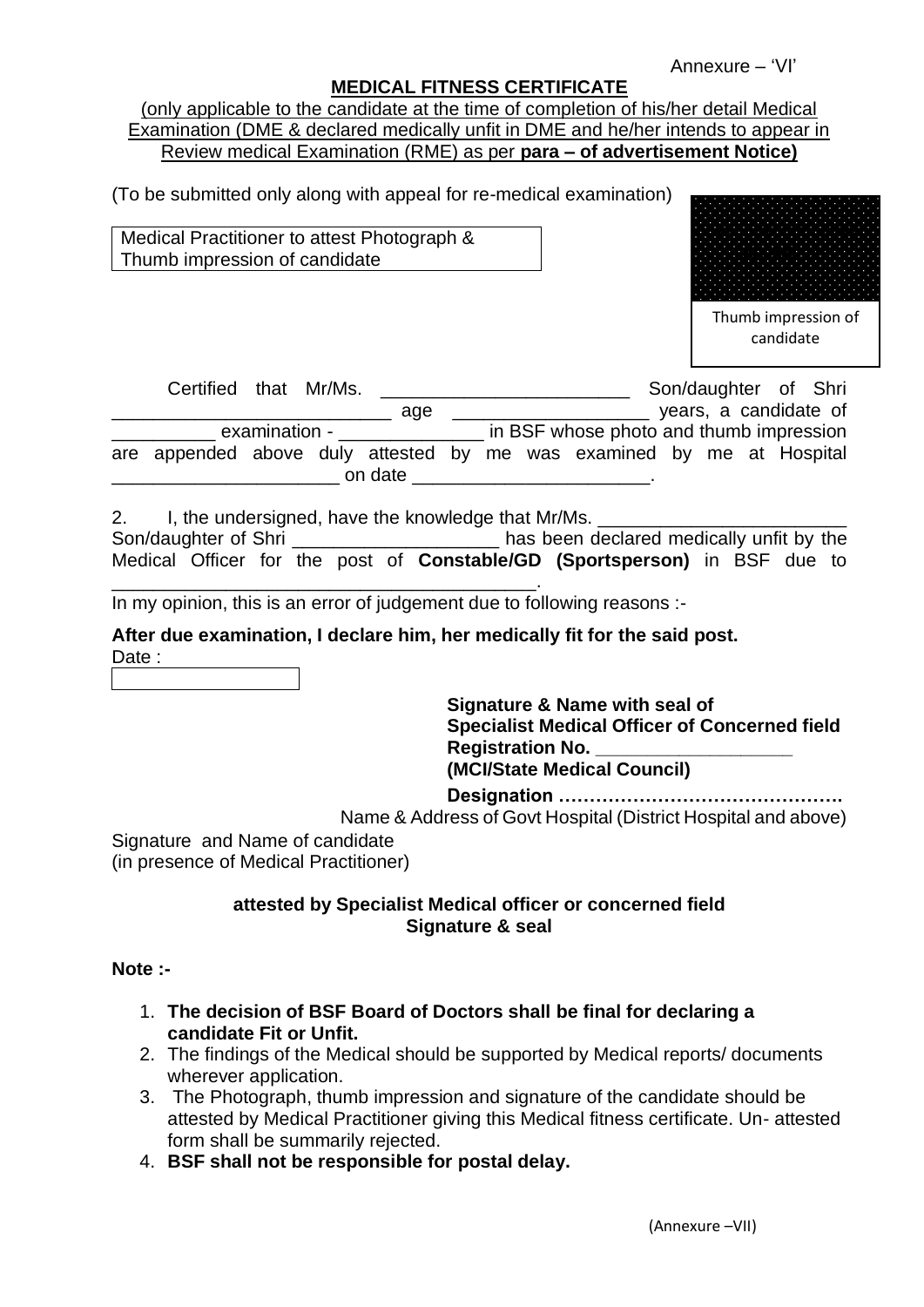#### (Form –1)

(For representing in India an International Competition in one of the recognized Games/Sports)

NATIONAL FEDERATION/NATIONAL ASSOCIATION OF ………………………………………………

|                                              | Certificate to meritorious sportsmen for employment to Group C. Service under the Central Government. |
|----------------------------------------------|-------------------------------------------------------------------------------------------------------|
| Certified that                               |                                                                                                       |
|                                              |                                                                                                       |
|                                              |                                                                                                       |
|                                              |                                                                                                       |
|                                              |                                                                                                       |
|                                              |                                                                                                       |
|                                              | The position obtained by the individual/team in the above said Competition/Tournament was             |
|                                              |                                                                                                       |
| National Federate on/National Association of |                                                                                                       |

Place ………………………………

Date ……………………………….

| Name of the Federation/National |
|---------------------------------|
|                                 |
|                                 |
|                                 |

Note :- This Certificate will be valid only when signed personally by the Secretary of National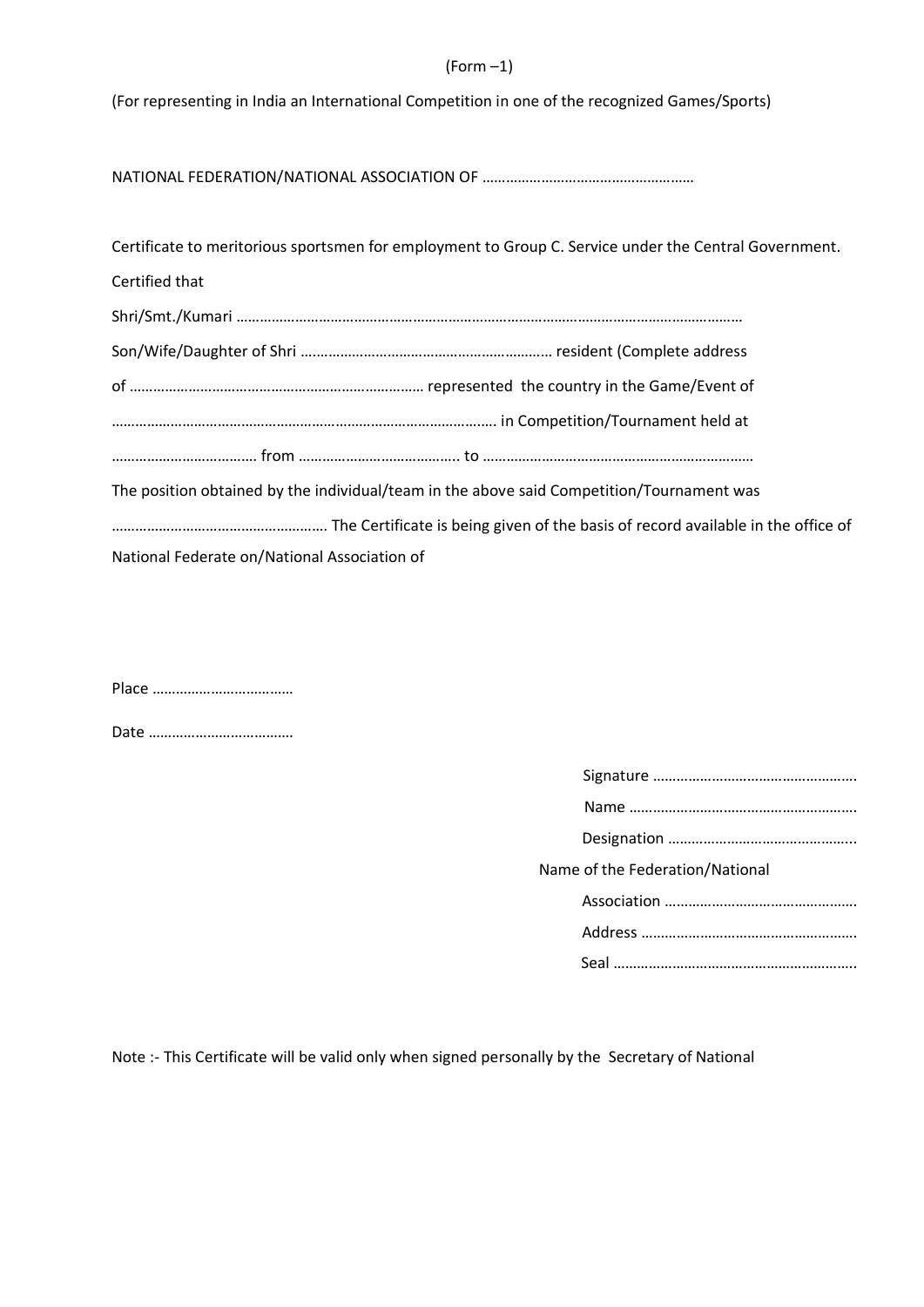#### (Form -2)

(For representing a state in India in a National Competition in one of the recognized Games/Sports)

| Certificate to meritorious sportsmen for employment to Group C. Service under the Central Government. |
|-------------------------------------------------------------------------------------------------------|
| Certified that                                                                                        |
|                                                                                                       |
|                                                                                                       |
|                                                                                                       |
|                                                                                                       |
|                                                                                                       |
| The position obtained by the individual/team in the above said Competition/Tournament was             |
|                                                                                                       |
|                                                                                                       |

Place ………………………………

Date ……………………………….

| Name of the State Association |  |
|-------------------------------|--|
|                               |  |
|                               |  |

Note :- This Certificate will be valid only when signed personally by the Secretary of the State Association.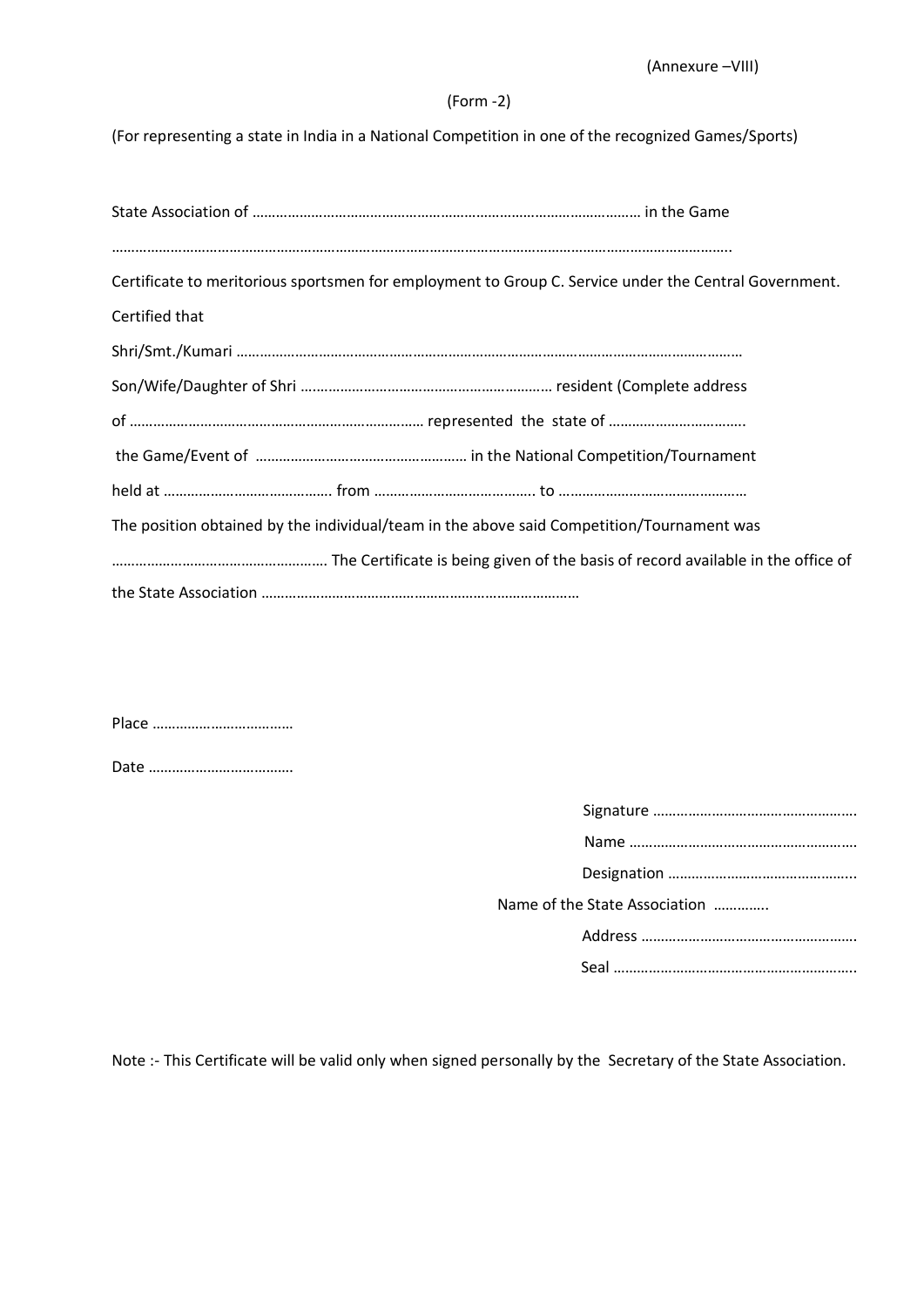#### (Form -3)

| (For representing a University in the Inter-University Competition in one of the recognized                        |
|--------------------------------------------------------------------------------------------------------------------|
| Games/Sports)                                                                                                      |
|                                                                                                                    |
| Certificate to meritorious sportsmen for employment to Group C. Service under the Central Government.              |
| Certified that                                                                                                     |
|                                                                                                                    |
|                                                                                                                    |
|                                                                                                                    |
|                                                                                                                    |
|                                                                                                                    |
| The position obtained by the individual/team in the above said Competition/Tournament was                          |
|                                                                                                                    |
| The Certificate is being given of the basis of record available in the office of Dean of Sports Officer in overall |
|                                                                                                                    |
|                                                                                                                    |

Place ………………………………

Date ……………………………….

Note :- This Certificate will be valid only when signed personally by Dean/Director or other officer in overall charge of sports in the University of ………………………………………………………………..